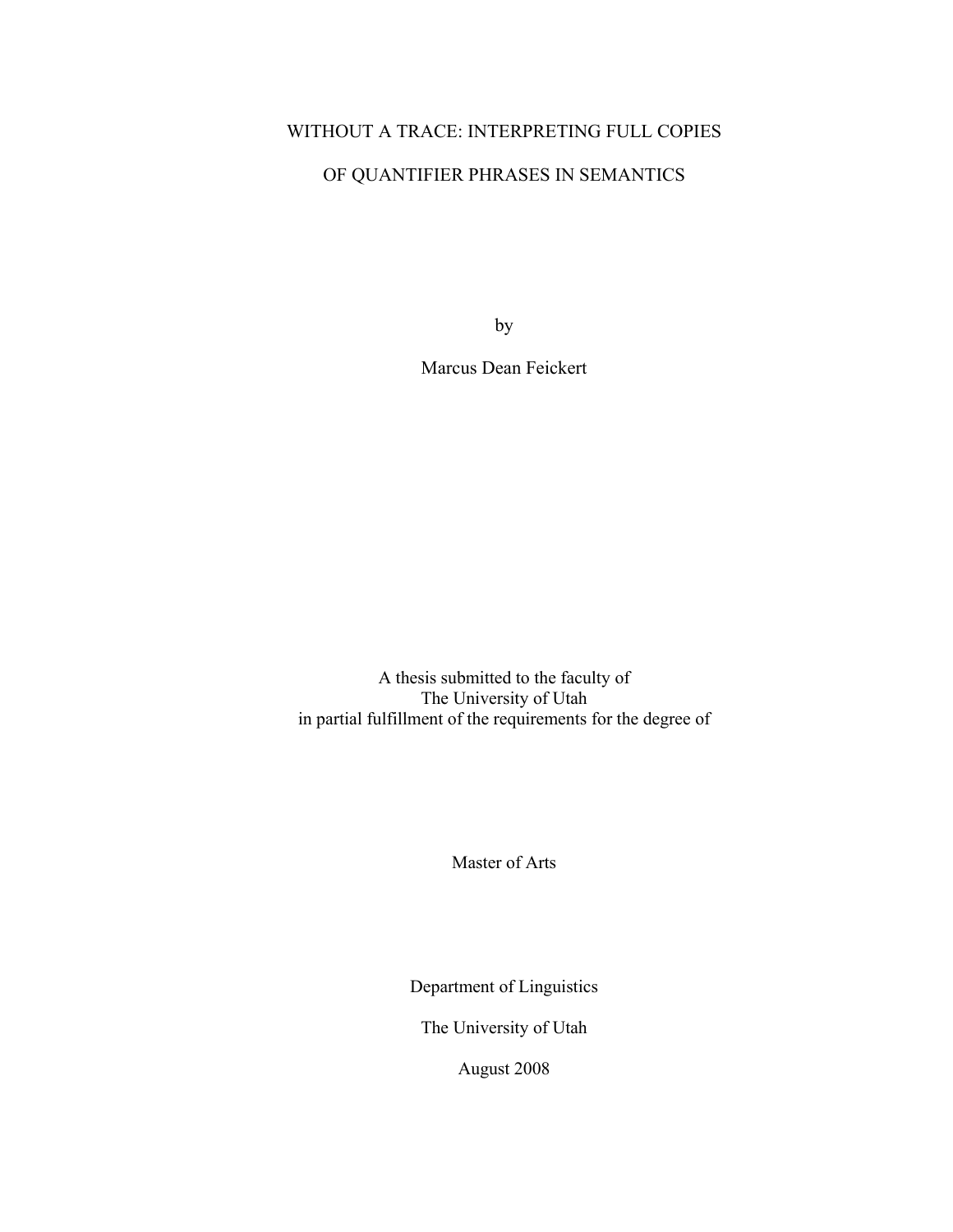Copyright © Marcus Dean Feickert 2008

All Rights Reserved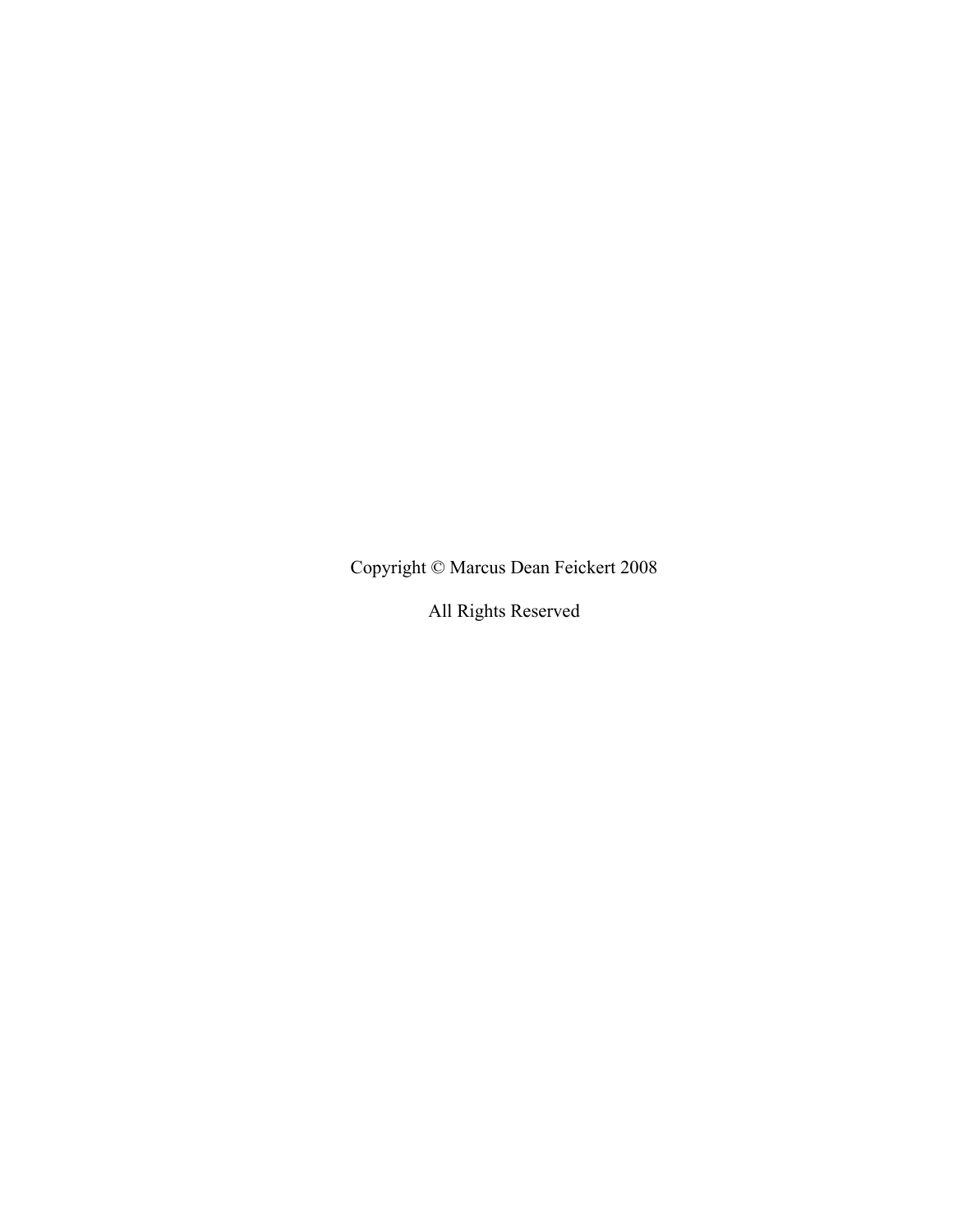# THE UNIVERSITY OF UTAH GRADUATE SCHOOL

# **SUPERVISORY COMMITTEE APPROVAL**

of a thesis submitted by

Marcus Dean Feickert

This thesis has been read by each member of the following supervisory committee and by majority vote has been found to be satisfactory.

<u>June 16,2008</u>

Chair: Edward Kubin

June 19, 2008  $\frac{1}{2}$ 

Patricia Hanna

 $\alpha$ 

June 19,2008

Randall Eggert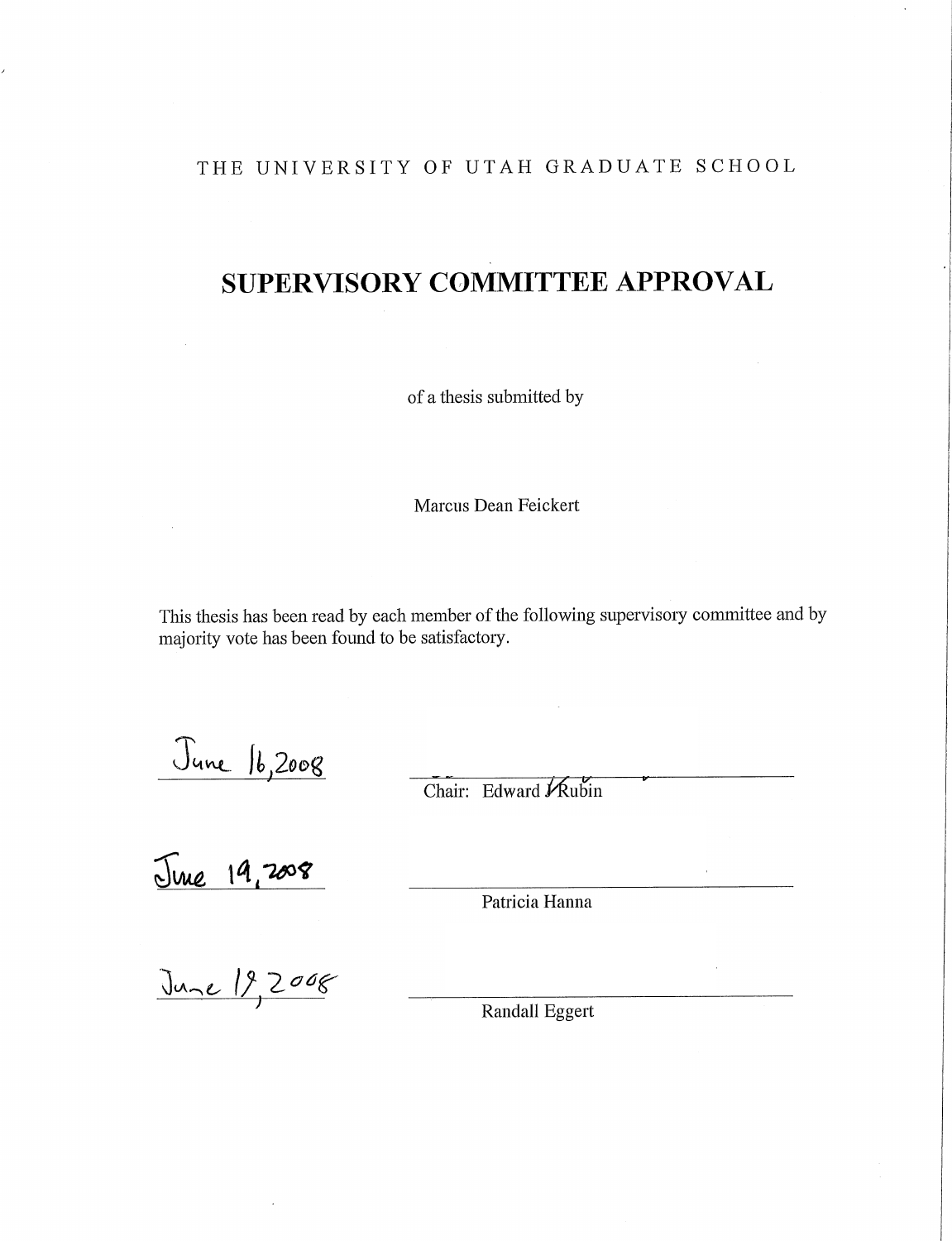# THE UNIVERSITY OF UTAH GRADUATE SCHOOL

# FINAL READING APPROVAL

To the Graduate Council of the University of Utah:

Marcus Dean Feickert I have read the thesis of in its final form and have found that (1) its format, citations, and bibliographic style are consistent and acceptable; (2) its illustrative materials including figures, tables, and charts are in place; and (3) the final manuscript is satisfactory to the supervisory committee and is ready for submission to The Graduate School.

<u>) une</u> 20, 2008

Edward J Rubin Chair: Supervisory Committee

Approved for the Major Department

Edward J Rubin Chair/Dean

Approved for the Graduate Council

David S. Chapman Dean of The Graduate School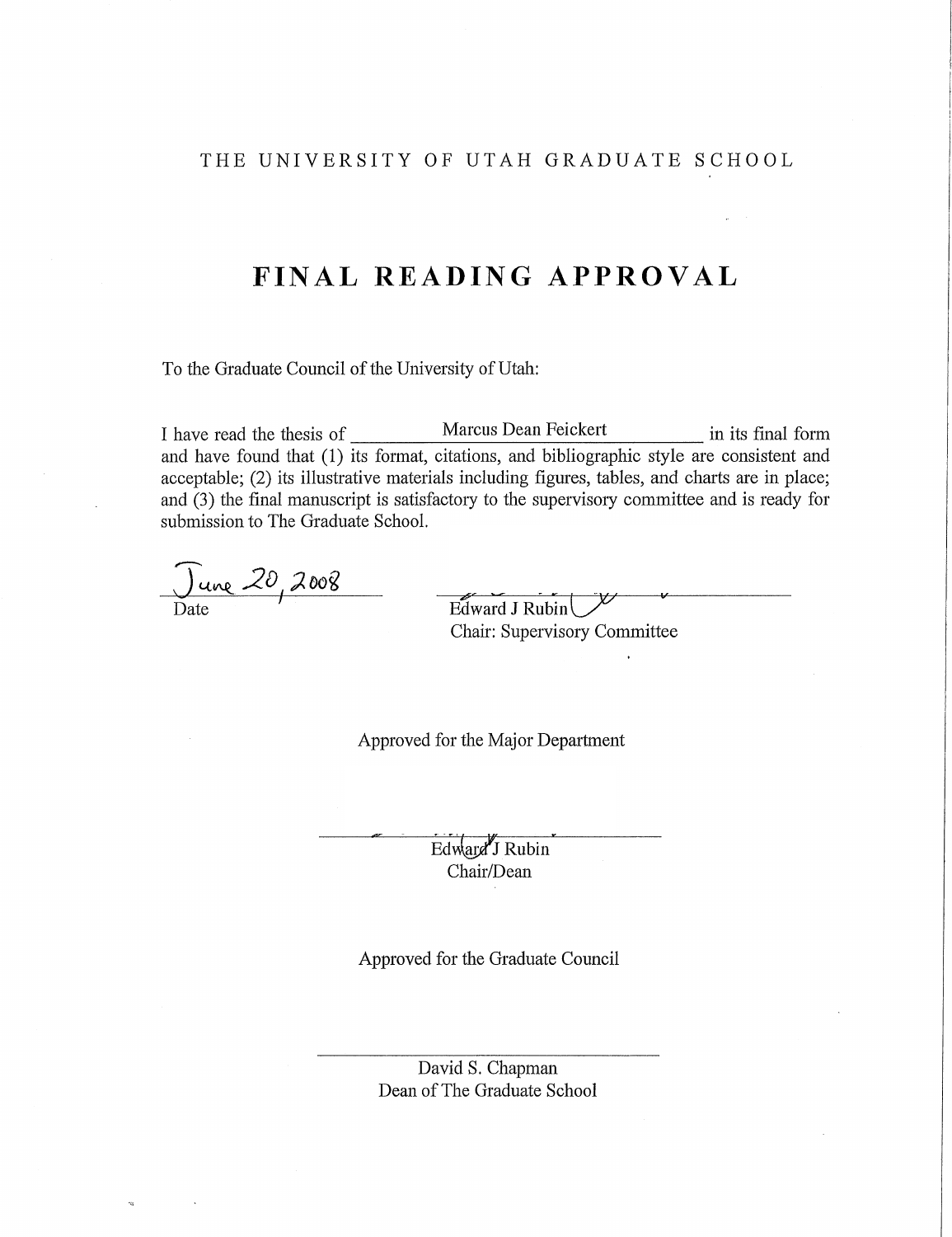# ABSTRACT

<span id="page-4-0"></span>Interpretation of quantifier phrases in a semantic framework has been satisfied in the past through quantifier raising, which leaves a trace of type  $\leq e$  to combine with verbs where a quantifier phrase of type  $\leq \epsilon, t$ ,  $\geq$  cannot. With more and more evidence emerging in support of the copy theory of movement, the issue emerges of how to treat quantifiers. Current research proposes that quantifier phrases leave copies in the syntax but convert into a trace for semantic interpretation. I show that such conversion is unnecessary and that quantifier phrases can be interpreted by semantics as full copies.

Sauerland proposed that full copies of moved quantifier phrases exist in syntax but that the quantifier phrase must undergo a transformation to become something more like a trace to be interpreted semantically, a method accepted and later formalized by Fox and incorporated into current research by Takahashi.

All of these researchers left unnoticed work previously set forth by Kratzer, which provides a new semantic model that I call the Event Model. This model is a semantic counterpart to VP shells, incorporating proposals put forth by Larson, Hale and Keyser, McIntyre, and others. Kratzer specifies a new single semantic type for all verbs, a new node called Voice to attract an external argument, and a shell structure that parallels VP shells in syntax.

I show in this paper that Kratzer's model allows quantifier phrases to combine directly with verbs in subject and object positions. I utilize a new semantic type for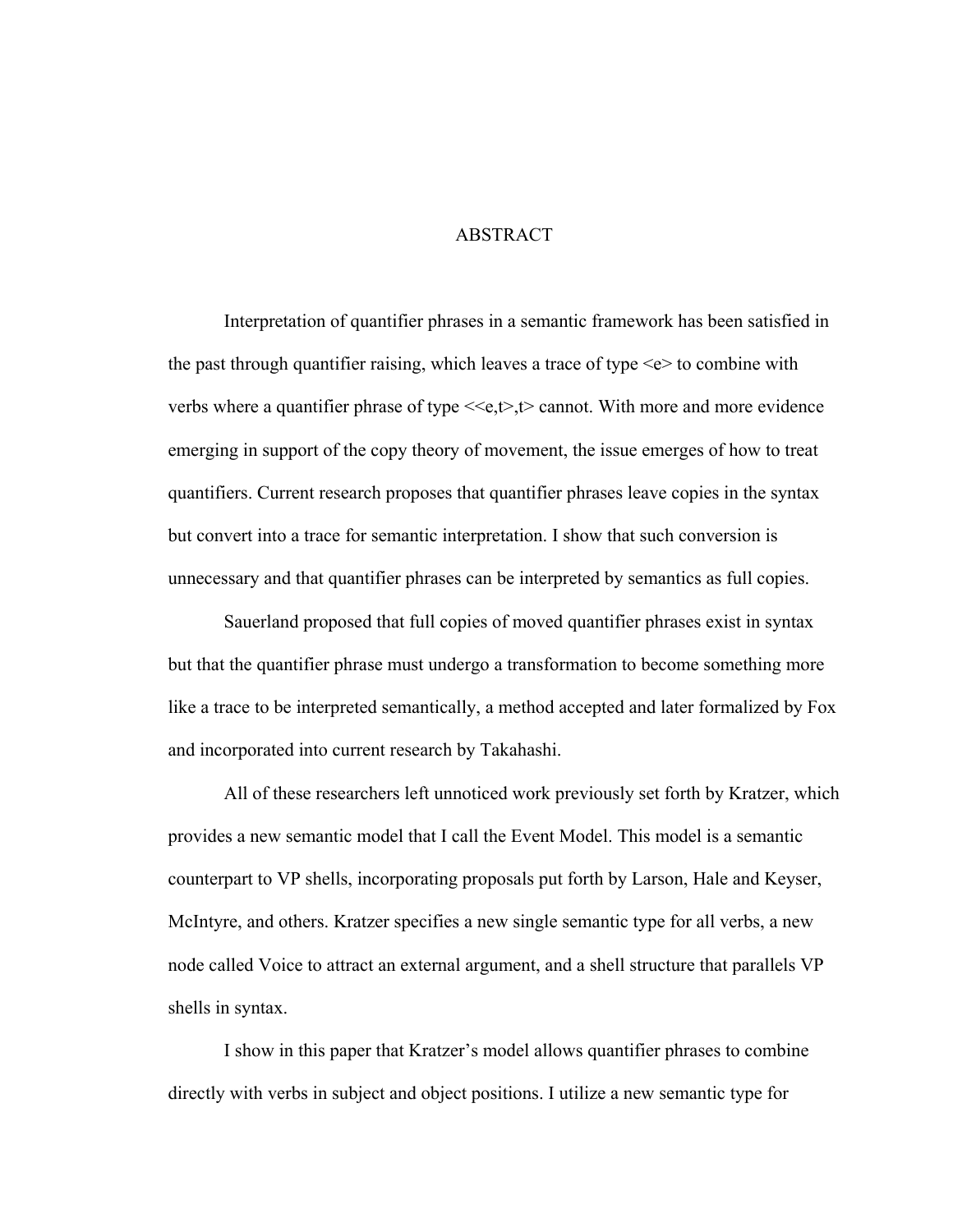quantifier phrases that she describes in later research, and I explain how they combine with verbs. I then show how full copies of quantifier phrases and verbs can occupy different positions in the syntactic tree and that they can be interpreted in the semantic interface without requiring traces in order to resolve type mismatches. Last, I confirm that my proposal does not cause problems for scope interpretation. Using works of Fox, Takahashi, McCarthy, and Aoun and Li, I develop a model that allows the syntax to delete copies of moves quantifier phrases from interpretation and allows the semantic interface to interpret the remaining quantifier phrases for scope relation, and I formalize a rule for that model.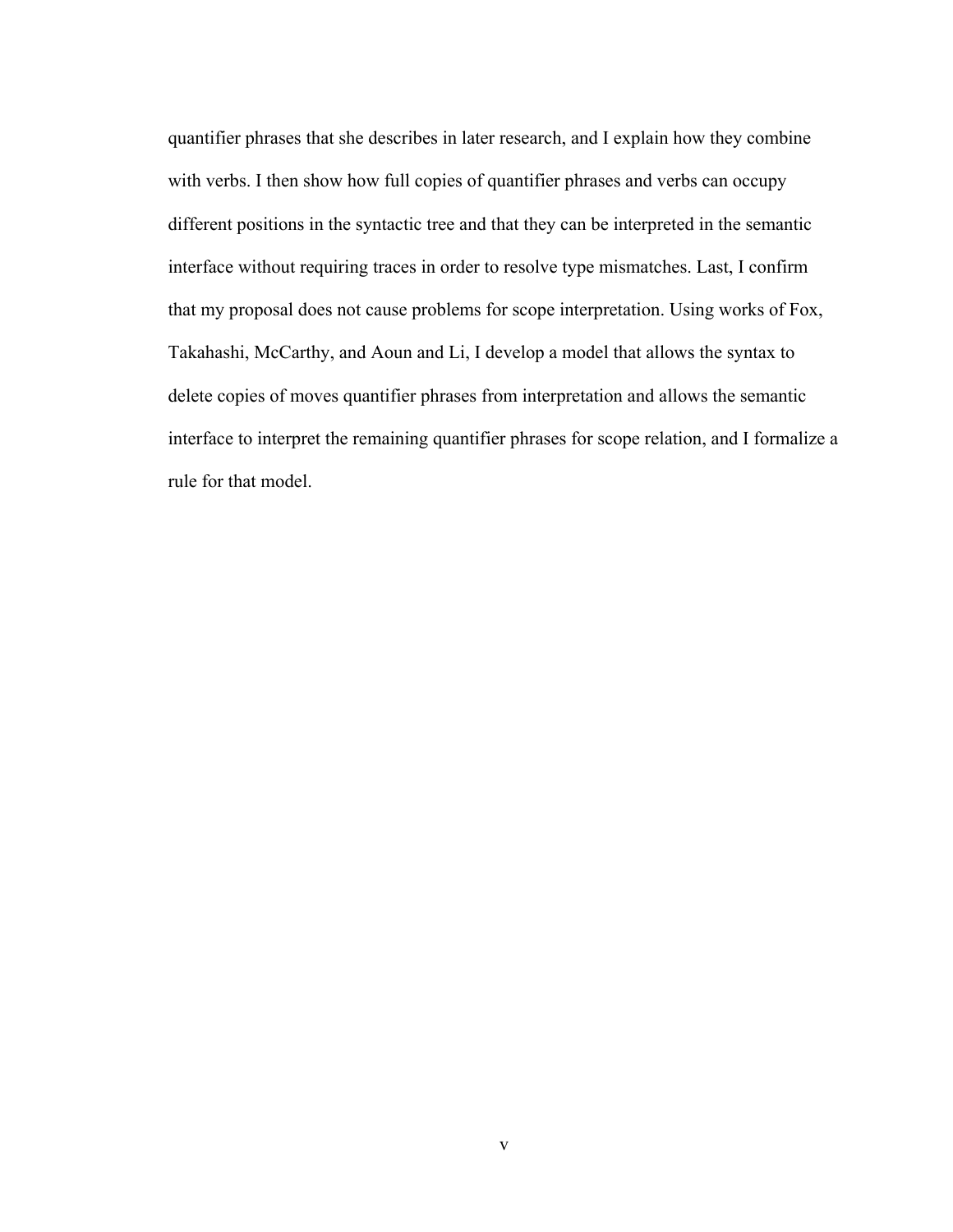Dad, this one's for you.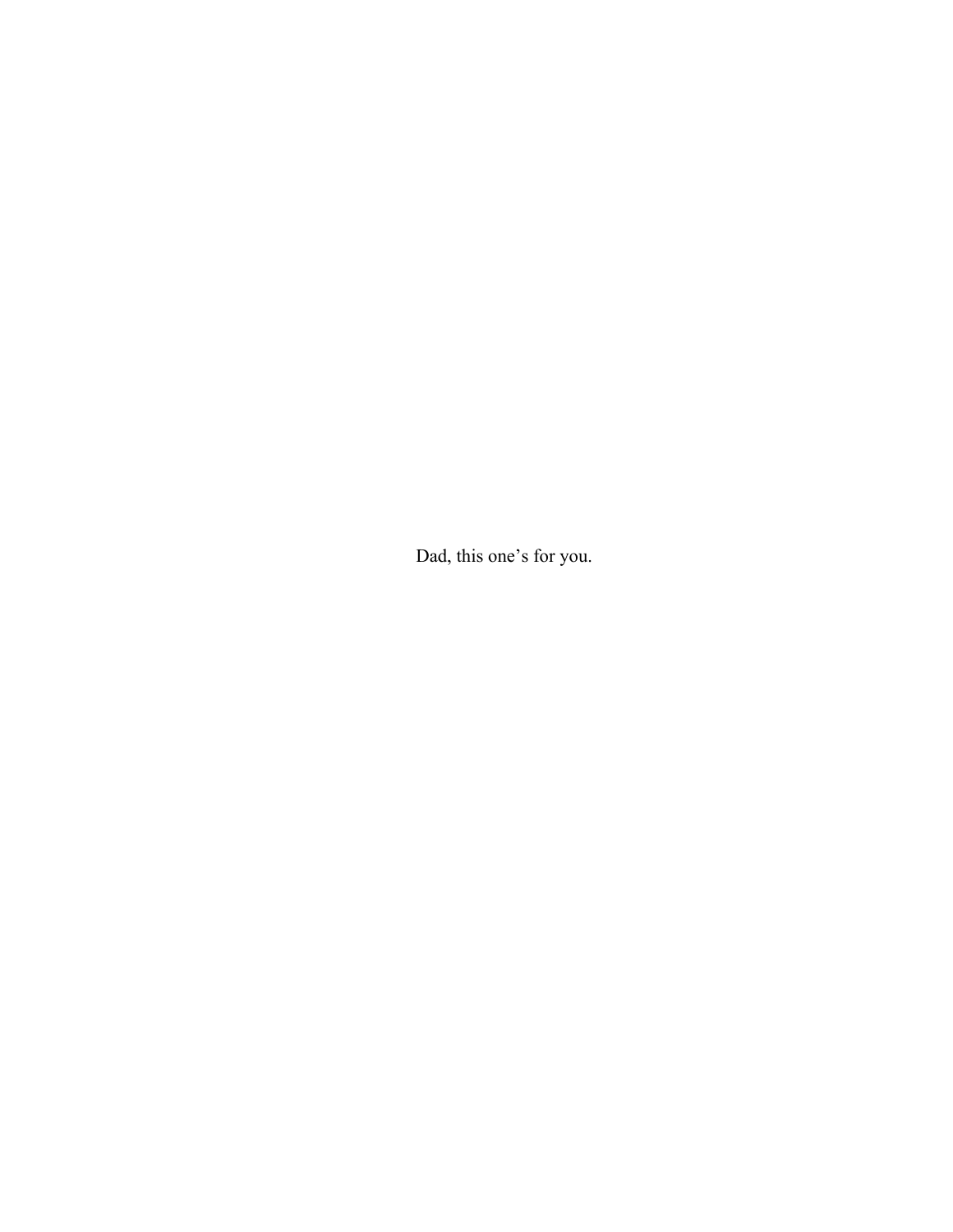# **CONTENTS**

| 3.3 Solution for QP Interpretation with Copy Theory: Trace Conversion  11 |  |
|---------------------------------------------------------------------------|--|
|                                                                           |  |
|                                                                           |  |
| 5. CONCLUSION AND IDEAS FOR FURTHER RESEARCH 30                           |  |
|                                                                           |  |
|                                                                           |  |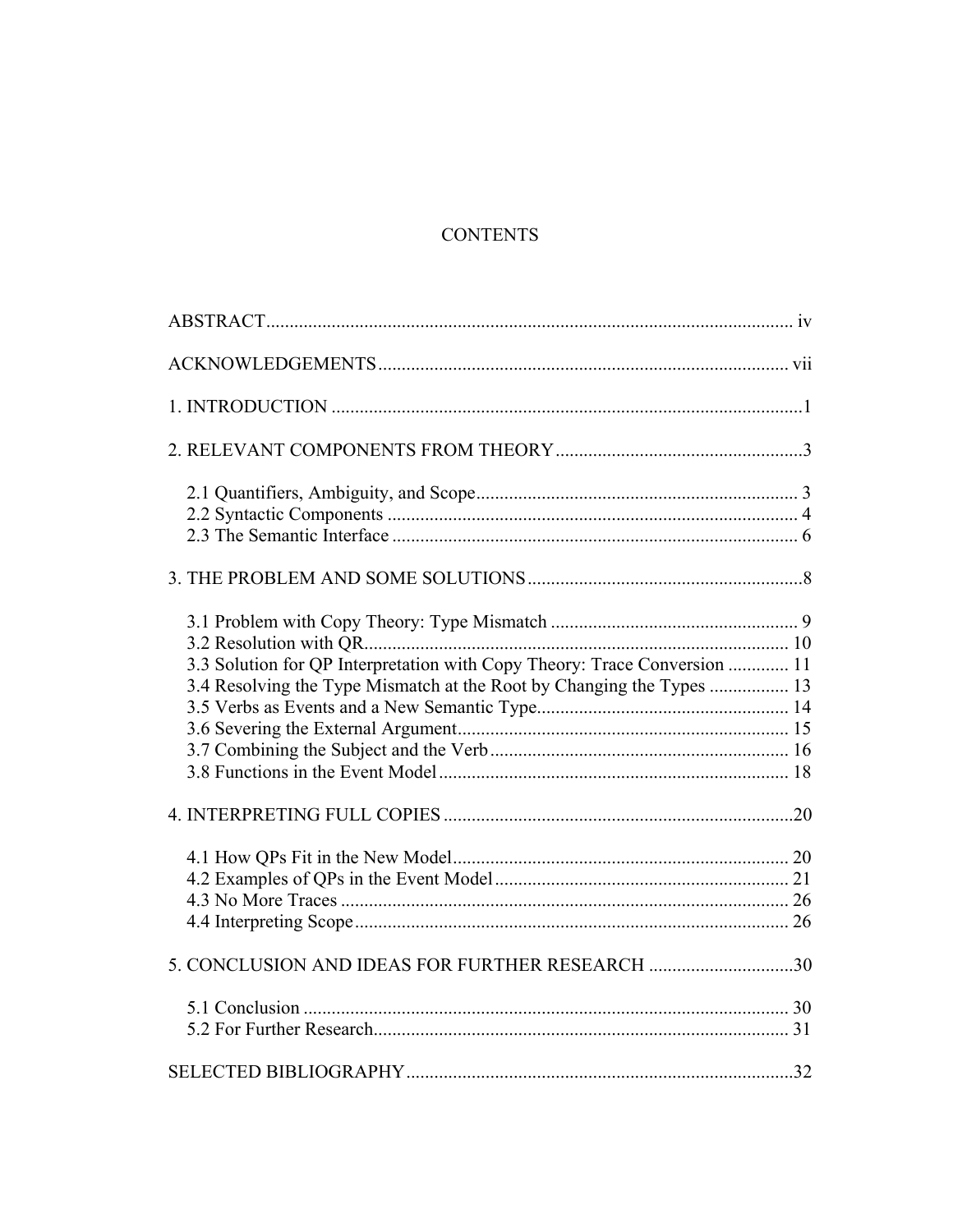## ACKNOWLEDGEMENTS

<span id="page-8-0"></span>First and foremost I thank my wonderful wife, Fiona, for her support. She has seen me through many stressful times and shared in my exultation of being involved in and successfully completing my academic program. Her strength and nudges in the right direction helped me many times to keep to the books instead of spending all my spare time with her and my children (two of whom were born during this period).

Thanks also to my parents. They taught me the value of education and hard work, and they have been a much needed cheering squad.

I extend my gratitude as well to my supervisory committee for their aid in my thesis development. Randall Eggert provided excellent counsel on structure and writing, and he through our relationship has helped me hone my logical thinking. Pat Hanna was indispensible in helping me broaden my thinking and make sense of the jumbled thoughts (of any sort) bouncing around in my head. I especially express my thanks and regards to my thesis chair, Ed Rubin, who has been my graduate advisor throughout my time here and has proven himself over and again to be a fine instructor and an admirable mentor who truly cares about the success of his students.

Finally, I pay particular respect to my boss, Penney Devey, whose most frequent (and selfless) question to me over the last four years has been: "What can I do help you complete your degree?"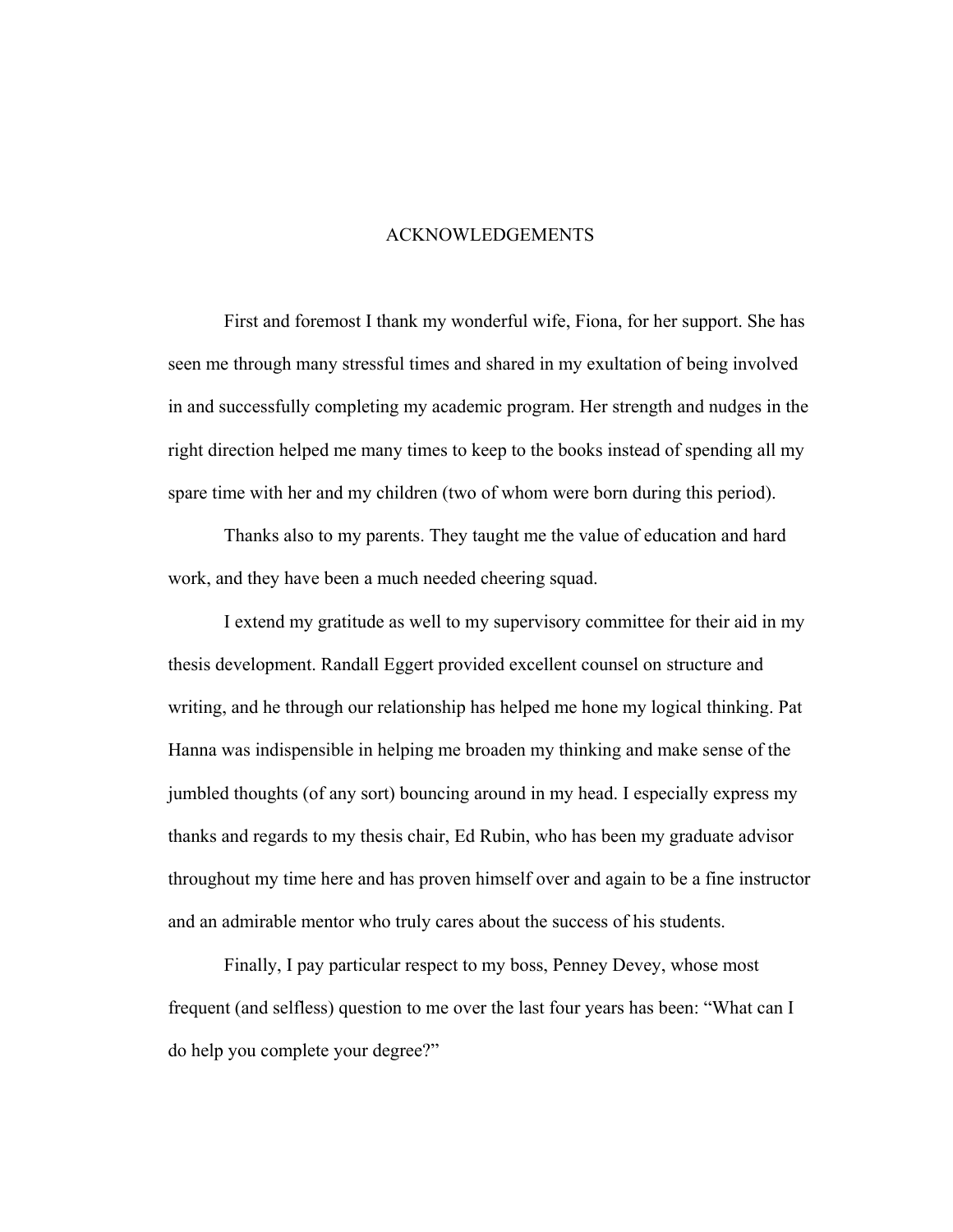# 1. INTRODUCTION

<span id="page-9-0"></span>Widened acceptance of the Minimalist Program of syntax has brought forth research that seeks to validate the copy theory of movement. The idea of moved constituents leaving traces in their wakes is shifting to a model in which they leave full copies of themselves in their movement chains. Fox (2002:66) poses an interesting question regarding this new theory of movement: "How do the copy theory of movement and the traditional alternative [which leaves traces] compare with respect to semantic interpretation?" It turns out that one situation persists for which it appears that copy theory falls short and traces are still needed for semantic interpretation: when a quantifier phrase seeks to pair up in object position with a verb, a mismatch occurs between their respective semantic types, and the best resolution to date is to allow the quantifier to move and leave a trace behind, contrary to copy theory. If quantifier phrases are to comply with copy theory, this situation needs to be changed.

I propose that quantifier phrases can be interpreted in the semantics interface just like any other moved constituent: as a full copy. In this paper, I will show that there is no need to hold to the idea of traces from Government and Binding theory just so that a bound variable of a quantifier can be available for the semantics interface to interpret. To accomplish this, I will first lay out the relevant items from syntax and semantics: the definition and nature of quantifiers, the copy theory of movement, scope reconstruction, and the semantic interface. Following that, I will outline the current problem in semantic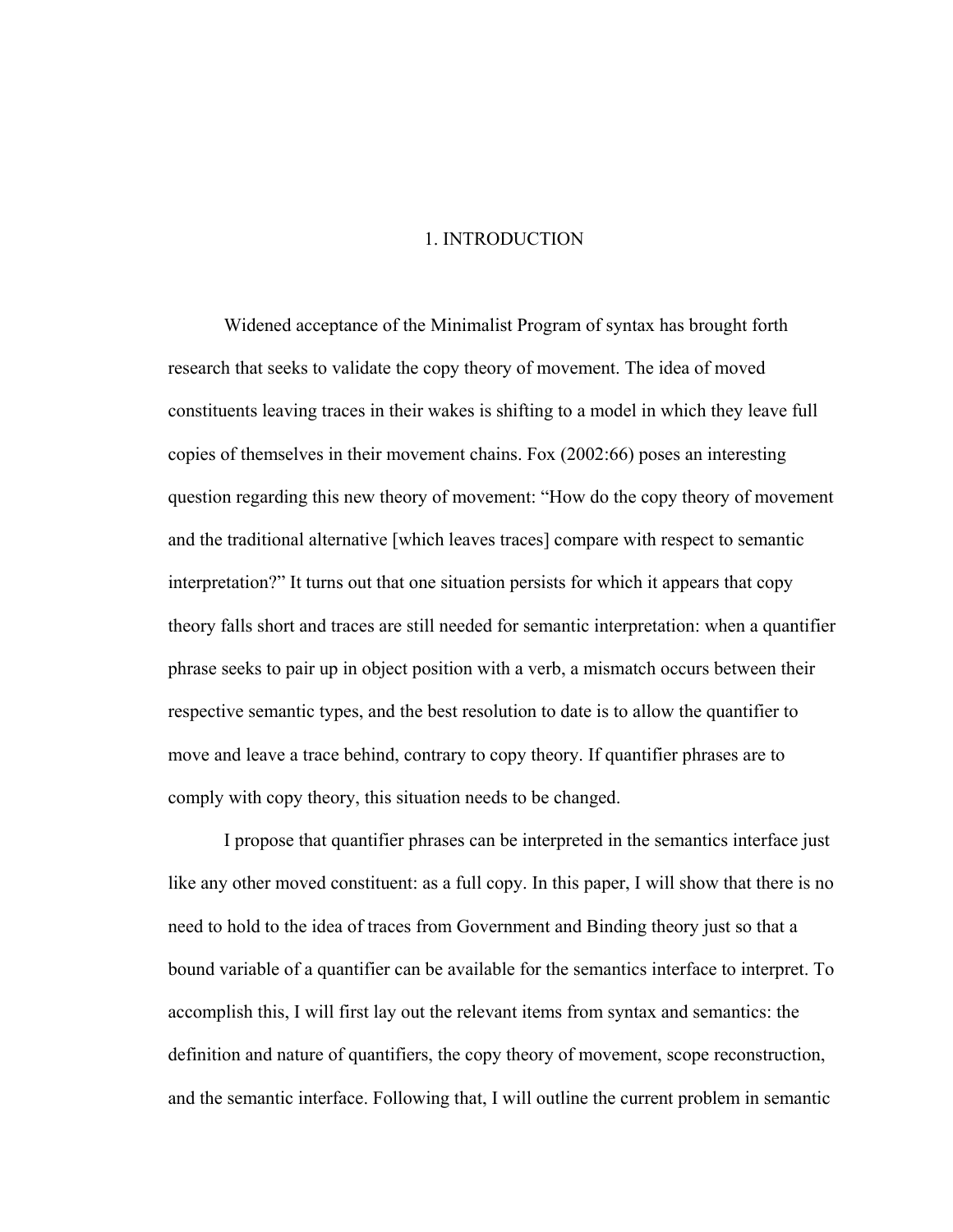theory of type mismatch between quantifier phrases and verbs, show the traditional solution involving traces, and describe how current research continues to stay with that solution in spite of the evidence that copies, not traces, exist in the syntax. I will propose that, in order to allow quantifiers and verbs to combine harmoniously, verbs must have their multiple semantic types reduced to a single type. I will support this claim by introducing work from Kratzer (1996) that produces a semantic model for verbs which mirrors VP shells and is compatible with the ideas of Hale and Keyser (1993). I will then show that this new model of semantics can be expanded to allow quantifiers in object position to combine directly with verbs, eliminating the problem of type mismatch and the need to present traces to the semantic interface for interpretation. And because the very nature of quantifiers necessitates consideration of scope relations, I will use principles and observations from current research to produce a rule that defines how the semantic interface can interpret scope in the new semantic model.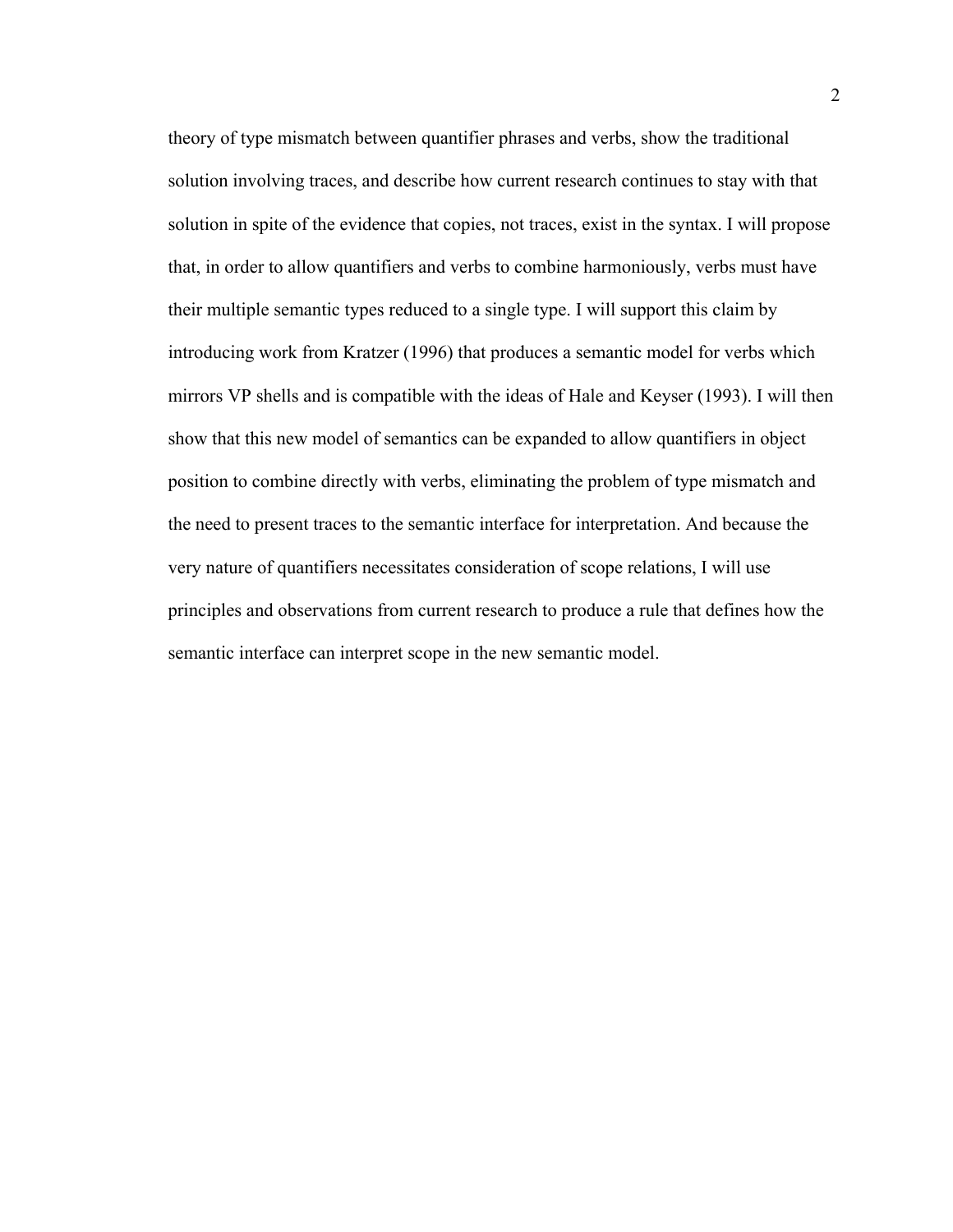# 2. RELEVANT COMPONENTS FROM THEORY

<span id="page-11-0"></span> In this chapter I discuss components of syntactic and semantic theory that are relevant to the proposal of this paper. In section 2.1, I describe quantifier phrases (QPs) and show how they differ from other determiner phrases  $(DPs)^1$  $(DPs)^1$  by holding scope ambiguity. In section 2.2, I look specifically at syntax, outlining copy theory and scope reconstruction. In section 2.3, I introduce the necessary aspects of how semantics interfaces with syntax to interpret a sentence.

# 2.1 Quantifiers, Ambiguity, and Scope

 QPs are a type of DP that do not indicate a specific entity in the world of discourse, using determiners such as *some, every, all,* or *each.* This means that they cannot be classified as specific individuals of type <e> for semantic interpretation, and they thus can cause ambiguity in a sentence's meaning.

 This leads to the idea of scope. Scope sets the QPs of a sentence into a relationship with each other that defines for the speaker and listener which QP should receive the primary focus for proper interpretation (in other words, which QP should receive wide scope in relation to the other). Take, for example, the sentence *all boys hugged some girl.* Since this sentence contains QPs instead of single, specific individuals (like *Jack* and *Jill*), its intended meaning is ambiguous. If *some girl* has wide scope,

<span id="page-11-1"></span><sup>&</sup>lt;sup>1</sup> I assume that all noun phrases are embedded within a higher DP, whether or not a determiner is present. I will thus refer to all nonquantifier noun phrases as DPs throughout this paper.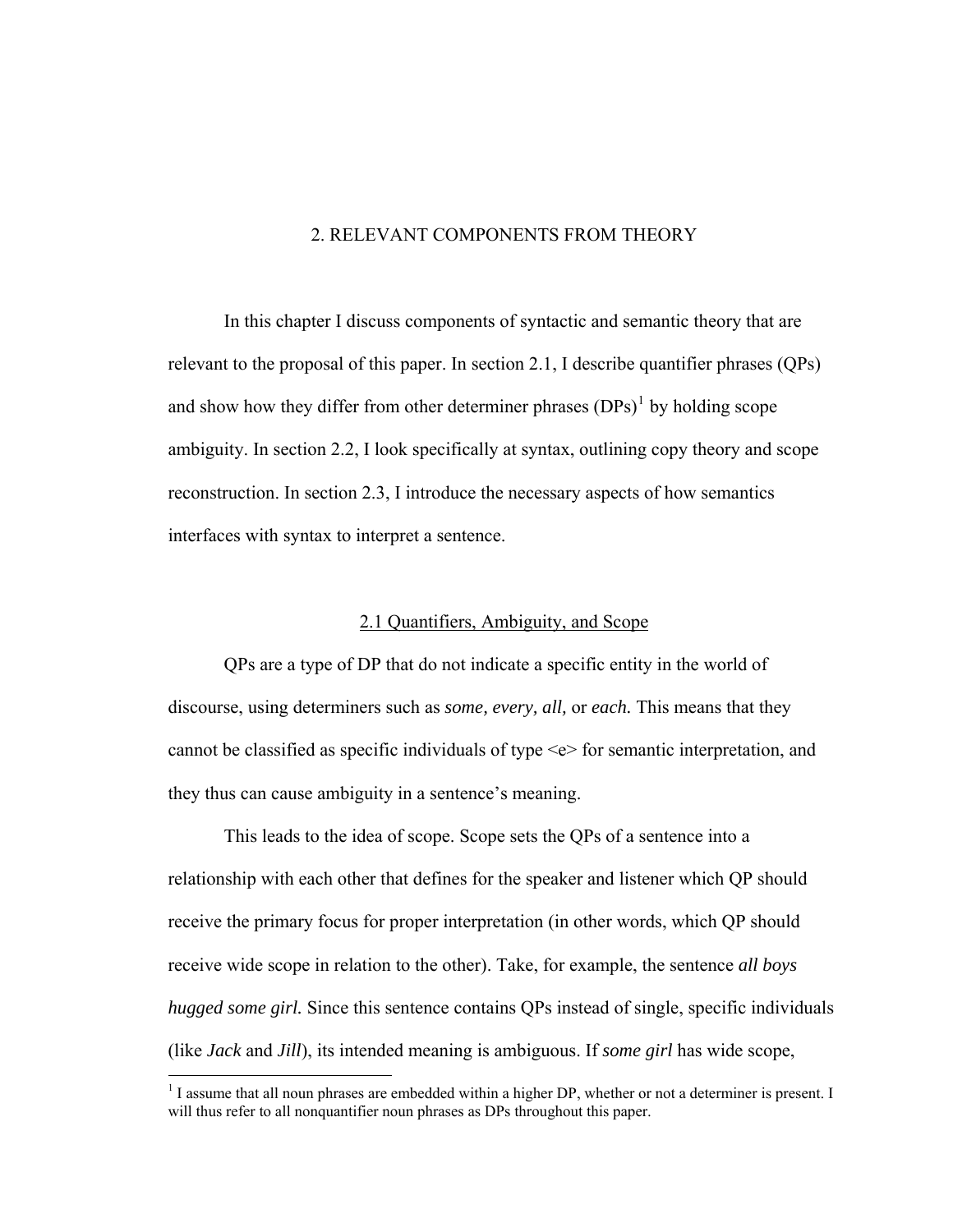<span id="page-12-0"></span>then the sentence means that all boys each hug some single girl. If, however, *all boys* has wide scope, then the sentence states that for each boy there exists some single girl that he hugs.

# 2.2 Syntactic Components

 In the subsections below, I will discuss movement and scope reconstruction by first presenting how they were perceived in Government and Binding Theory (GB) and then discussing how they are handled in MP, which is the theory of syntax adopted herein. Such a comparison is important, for interpretation of QPs in semantics continues to use a remnant of GB (discussed in detail in Chapter 3).

# 2.2.1 Movement and Copy Theory

 In GB, it was considered that when constituents such as QPs move, they leave a bound trace in their original position of the tree. We understand that a trace represents the syntactic and semantic content of the moved constituent to which it is bound, but the trace itself is "contentless." This is to say that it contains no lexical content (meaning that it cannot be realized phonologically); it contains no syntactic features (such as Tense or Case); and it is of the semantic type <e> (see Heim and Kratzer 1998:186), which can serve as the input or output of a semantic function, but cannot perform any semantic action on its own.

 MP states instead that when a constituent moves, it leaves a full copy of itself in the original position of its movement chain, which copy includes lexical content and some or all of the syntactic features of the constituent (Chomsky, 1993; Chomsky, 1995;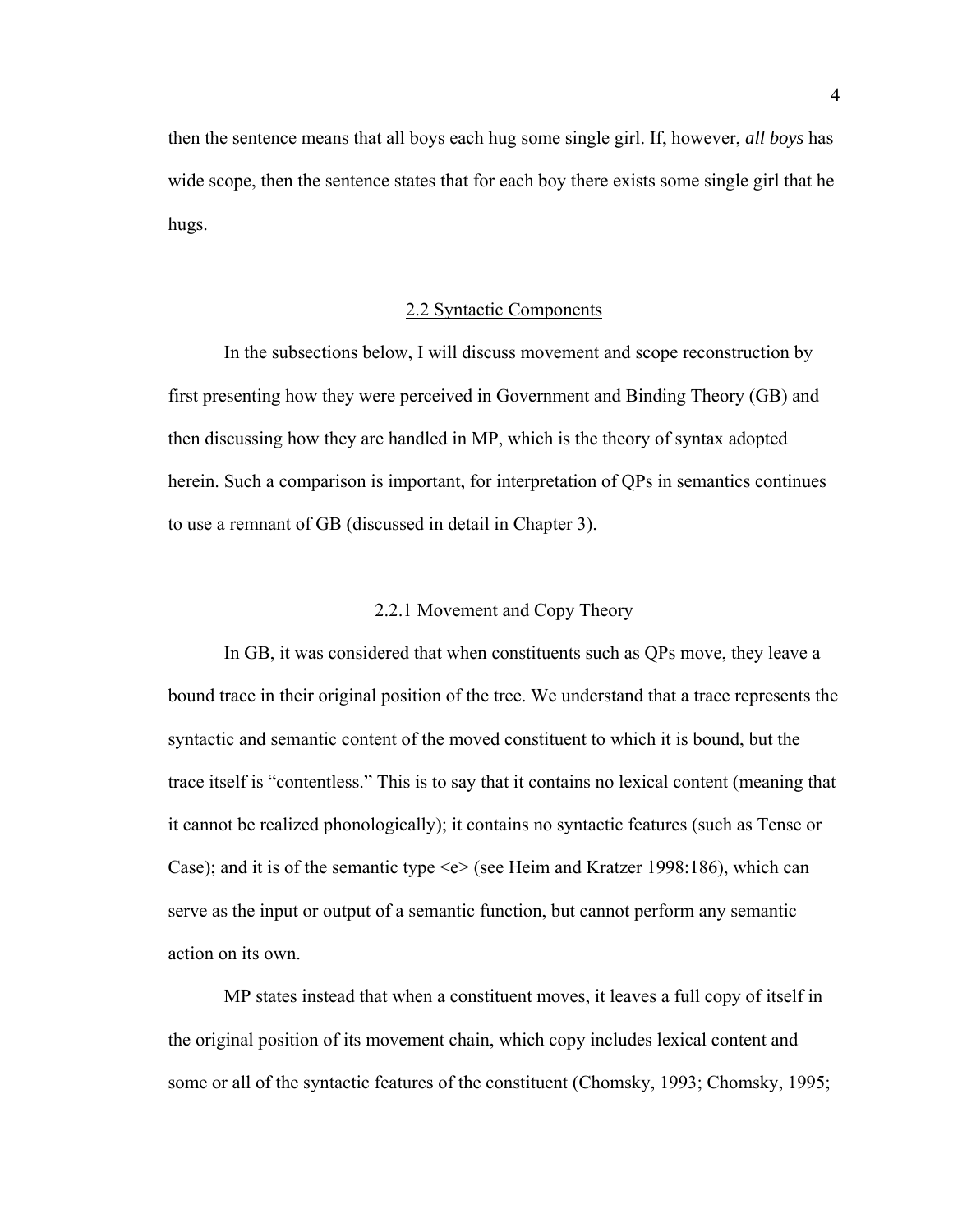Marantz, 1995; Sauerland, 1988). It appears also that the copy contains the semantic type of the constituent in addition to the syntactic and lexical content, as is evidenced by statements such as this one from Takahashi (2006:81): "[T]he lower copy of the object . . . cannot combine with the transitive predicate *read,* which demands an element of type e [such as a trace] as its first argument" (emphasis in original). $2$ 

 One recently posited view of copy theory, Internal Merge, supports this notion. Chomsky (forthcoming) suggests that there are not multiple copies of a moved constituent, but that there is one single constituent which checks off its features on multiple nodes of the syntactic tree not through movement, but being simultaneously attached to every appropriate node. In such a model, the semantic type would necessarily be the same for each "copy" since it is really a single constituent plugging itself into the tree, not multiple versions of one. This version of copy theory best allows for a constituent to retain its semantic type in all positions on the tree, and so I adopt the model of Internal Merge for this paper.<sup>[3](#page-13-1)</sup>

# 2.2.2 Scope Reconstruction

 The original idea of how QPs gained scope was that it went through the process of quantifier raising (QR). In QR, the movement of QPs to higher positions on the syntactic tree defines their scope relationship: the head of each movement chain is the scope-

1

<span id="page-13-0"></span> $2^{2}$  Takahashi uses the term "combine" to indicate the process (such as merge, Function Application, adjunction) by which two constituents in a tree form a new constituent. I will use the same term throughout this paper.

<span id="page-13-1"></span> $3$  Even though I adopt Internal Merge, I will refer to the copy phenomenon as movement throughout the paper, and the syntactic trees that I will present later show copies and movement arrows in order to simplify the creation and reading of trees.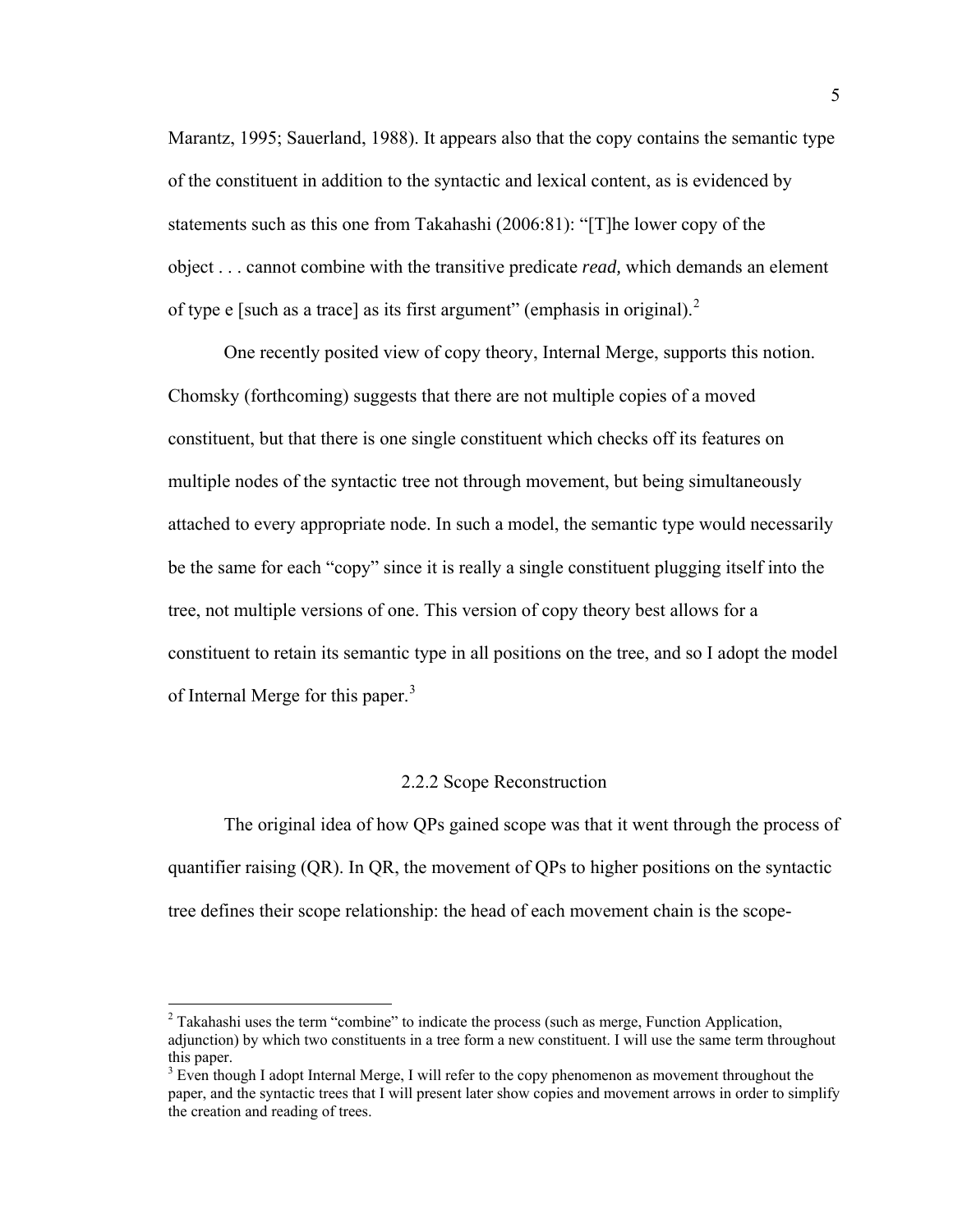<span id="page-14-0"></span>bearing element, so the QP that rests highest in the tree in relation to the others gains wide scope.

 QR may actually be the wrong model for scope in MP. Aoun and Li (1989, 1993) revealed that a QP can have wide scope as long as the head of its chain c-commands any chain member of the other QPs in a sentence, which means that the highest QP in the tree does not necessarily bear wide scope. Aoun and Li call this the Scope Principle, and it has been widely adopted as the method for determining scope relations in MP (see Chomsky 1993, Hornstein 1995, Marantz 1995, Radford 1997).

# 2.3 The Semantic Interface

 When a tree is created in MP, at some point it diverges to produce two forms: Phonological Form (PF) for phonological realization and Logical Form (LF) for semantic interpretation (Chomsky 1993). The semantic interface reads the LF tree and applies semantic rules to it (Heim and Kratzer 1998:45).

 Semantic rules govern how different nodes can combine with each other in the LF. Every node on the LF tree has a specific type so that it can interact with its neighboring nodes. The two basic semantic types are  $\leq e$  (individuals) and  $\leq t$  (truth values). Different combinations of these two types yield functions. The nodes of the tree all combine to create a well-formed sentence that represents a truth condition of type  $\leq t$ .

Three items are important to the topic of this paper. First is the semantic rule of Function Application, in which one node accepts the semantic type of the other as input and produces an output of a node with a new type (for example, a verb of type  $\leq e, t$  will combine with a node of type  $\leq e$  and output a node of type  $\leq \geq$ ). Second is the semantic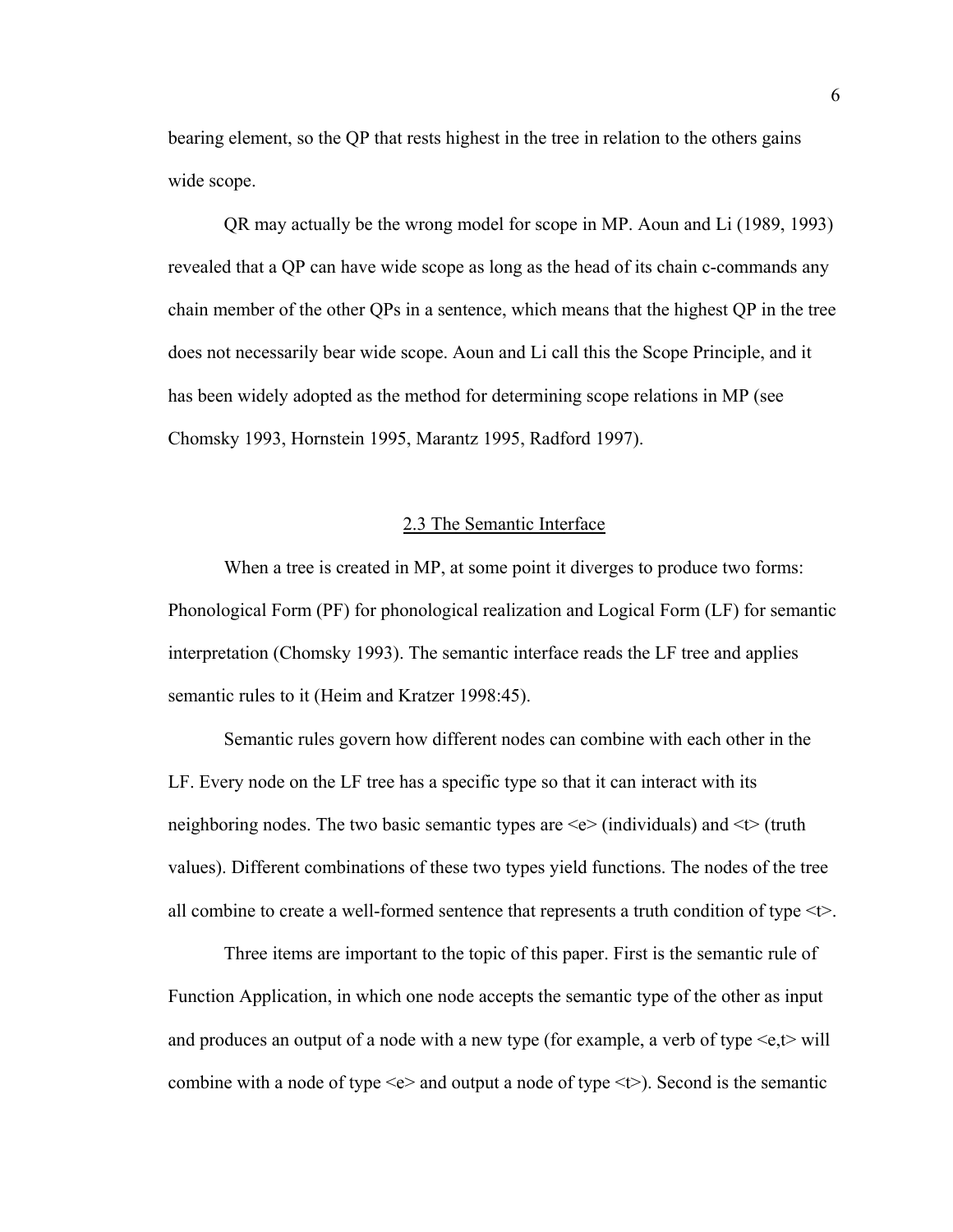type for QPs, that of  $\leq \epsilon, t$ ,  $\geq$  (Heim and Kratzer 1998). Third is the set of semantic types for verbs:  $\leq e, t$  (unergative, intransitive);  $\leq e, \leq e, t$  (transitive); or  $\leq e, \leq e, t$  >>> (ditransitive) (Heim and Kratzer 1998).

The variety of types for verbs creates the main obstacle to QPs being interpretable to semantics as full copies, because they create a problem with using Function Application to combine verbs and QPs together. I will address this problem in detail in the next chapter.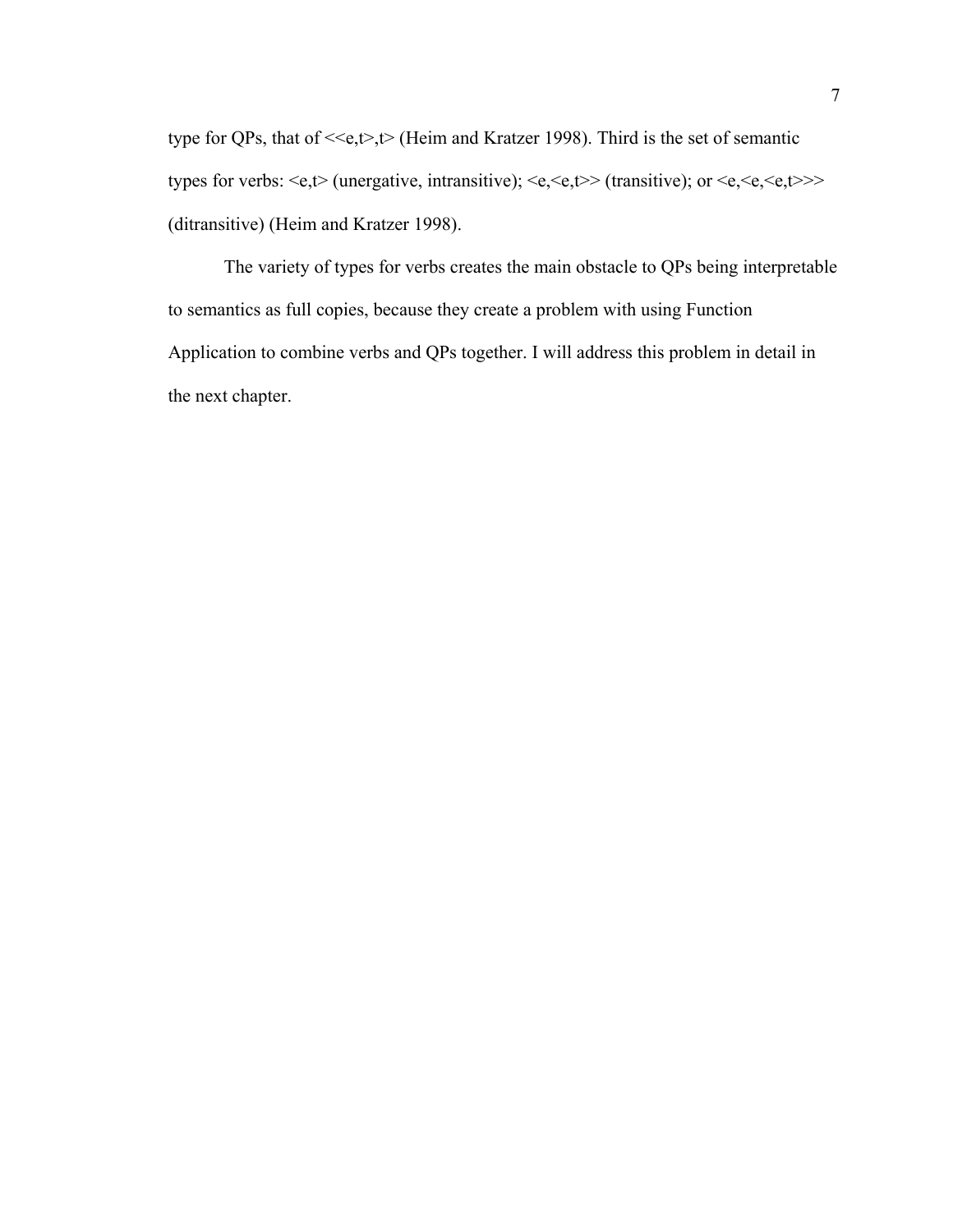## 3. THE PROBLEM AND SOME SOLUTIONS

<span id="page-16-0"></span>In this section I discuss why combining of QPs with verbs is problematic to copy theory and what resolutions exist to resolve the issue. In section 3.1, I explain the major argument against copy theory in semantics of type mismatch between QPs and verbs. In section 3.2, I describe how the type mismatch problem has been resolved in the past through QR and traces, and I explain why this is not compatible with copy movement. In section 3.3, I discuss one solution that has been proposed in recent literature to reconcile the evidence of copy movement in syntax with the need to have traces in semantic interpretation, and I then explain why I disagree with it in terms of MP and semantic theory. In section 3.4, I propose a path toward a different solution, that of changing the semantic type of verbs. In section 3.5, I introduce the work of Kratzer (1996) to define verbs as events and to define a new semantic type for verbs, and I show support from the literature for her proposal. In section 3.6, I show how Kratzer (1996) defines subjects as external arguments, and I give support from the literature. In section 3.7, I show how Kratzer (1996) combines external arguments and event verbs, and I support her with a comparison of her structural model to VP Shells. In section 3.8, I explain the functions necessary to create the semantic trees in Kratzer's (1996) model.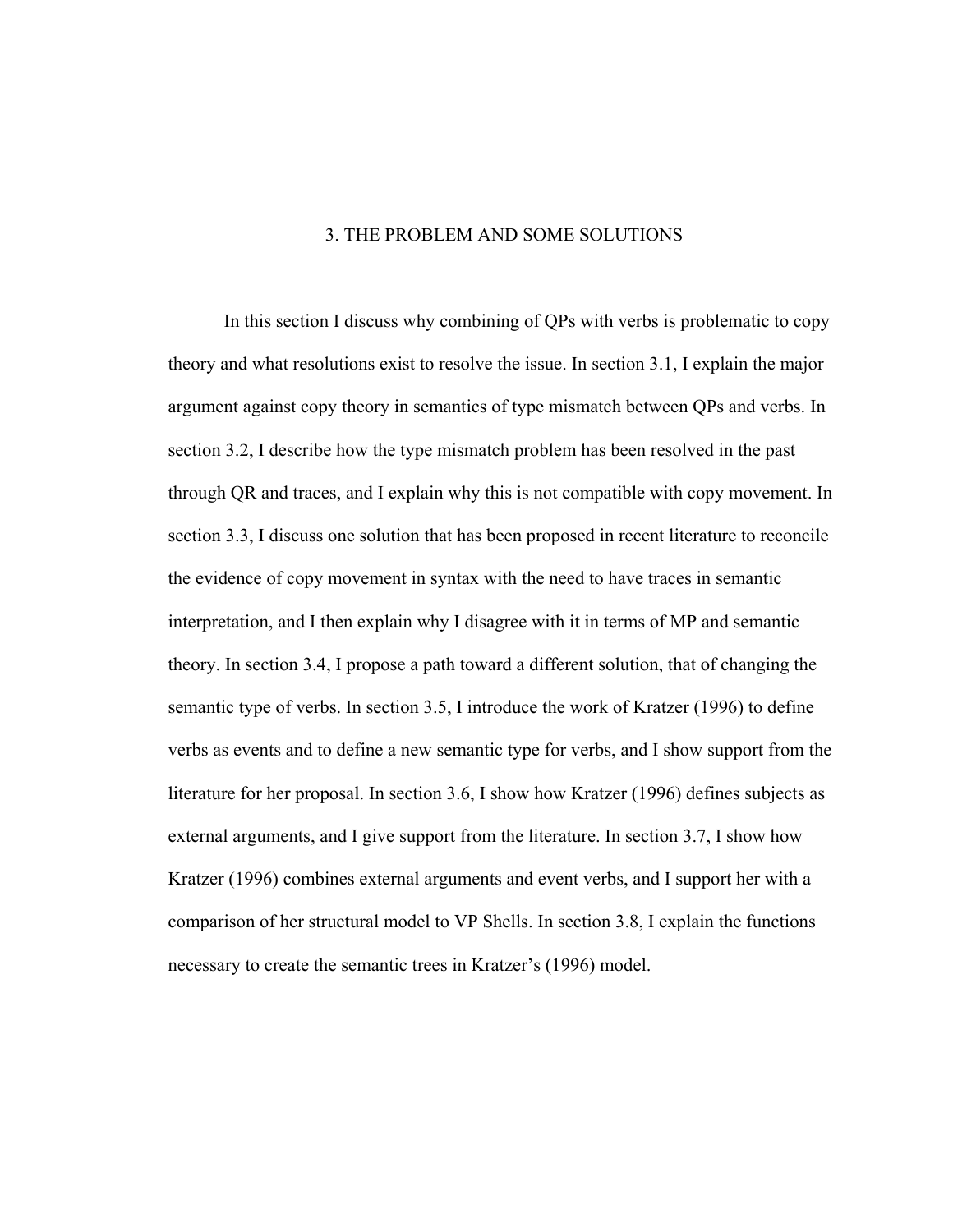# 3.1 Problem with Copy Theory: Type Mismatch

<span id="page-17-0"></span>As stated in section 2.2, a QP has the semantic type  $\leq \epsilon, \leq \uparrow$ . This is not problematic when we seek to combine it with an intransitive or unergative verb of type  $\leq$ e,t $>$ . The QP takes the verb as its input, and it outputs type  $\leq t$ , as shown in (1).



The example in (1), however, is the only harmonious pairing of a QP and a verb via Function Application. It has been well established that all QPs are of type  $\leq \epsilon, t$ , t and no other (Heim and Kratzer 1998).<sup>[4](#page-17-1)</sup> Verbs, on the other hand, have more than one variety, and therefore can have one of three types as described above:  $\langle e,t \rangle$ ;  $\langle e \langle e,t \rangle$ ; or <e<e<e,t>>>. As stated by Takahashi: "Since QPs are second order predicates whose semantic type is  $\langle e, t \rangle, t \rangle$ , they are interpretable only in a position sister to an element of type <e,t>. Therefore, QPs are not interpretable in object position of transitive predicates" (2006:29, see also Heim and Kratzer 1998:179).

If a QP is not interpretable in object position, and if QPs undergo movement in syntax, then we conclude that the type of movement that QPs undergo cannot be copy movement (since a copy of a constituent also contains a copy of its semantic type). This conclusion gains strength when we consider how this problem of mismatch is resolved in semantics.

<span id="page-17-1"></span><sup>&</sup>lt;sup>4</sup> See Chapter 7 of their work for a complete analysis and explanation of the semantic type of QP.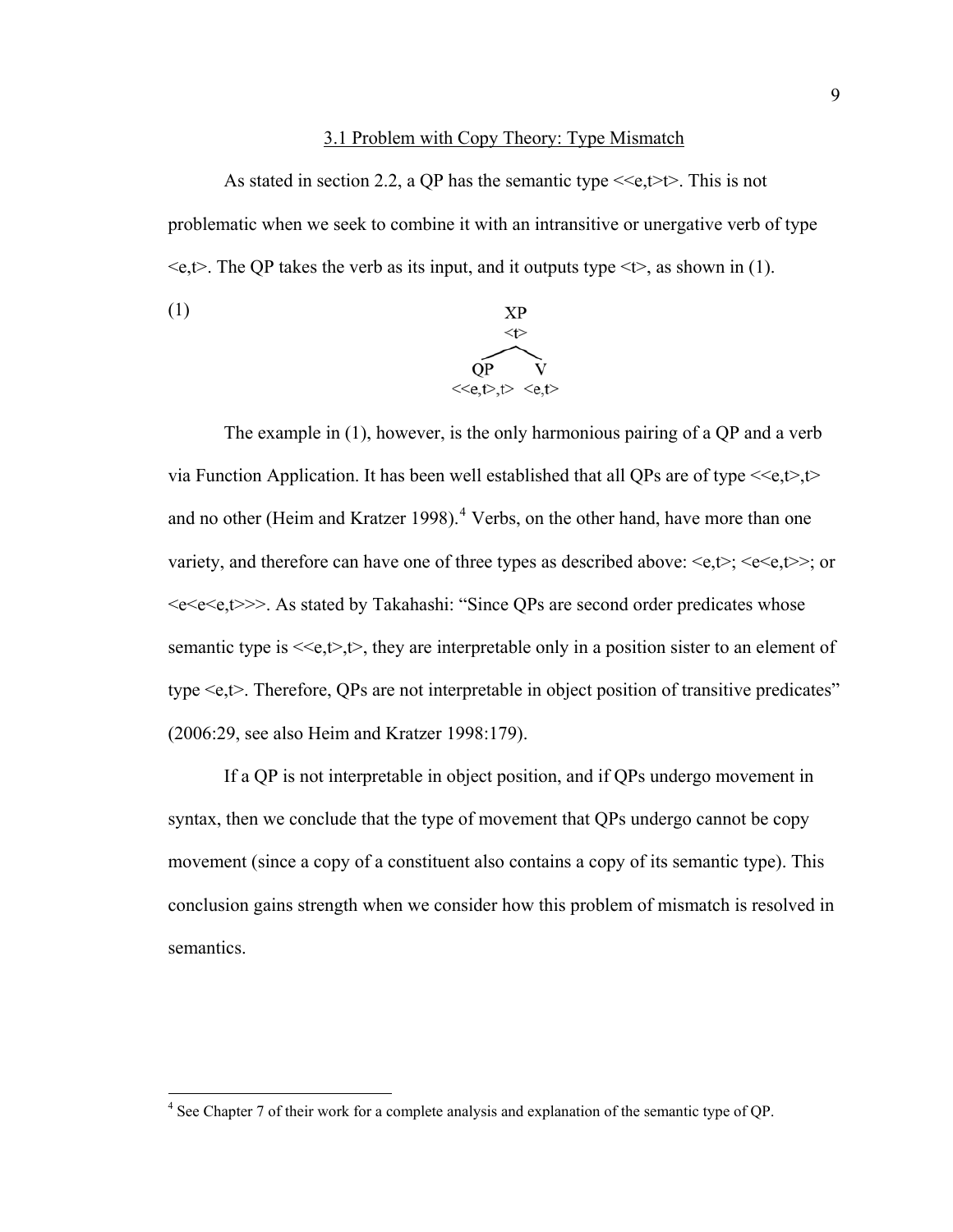#### 3.2 Resolution with QR

<span id="page-18-0"></span>To resolve the type mismatch, formal semantics relies on the approach that QPs in a sentence undergo QR. This movement is after the fashion of GB theory, where movement leaves traces which are interpreted as contentless entities in LF.

Since semantic interpretation is performed on the LF after movement has taken place, there are no QPs in either object or subject positions of the verb, only traces. According to Heim and Kratzer, "This movement operation, then, might feed semantic interpretation . . ." because traces are interpreted in semantics as bound variables (traces) of type <e> (1998:185). An object of type <e> has no trouble combining with a verb of any type via Function Application. The moved QPs can be joined to the rest of the sentence by Predicate Abstraction instead, which both avoids a type mismatch and allows each QP to bind its corresponding trace, and then they can be interpreted for scope, as shown in  $(2)$ .



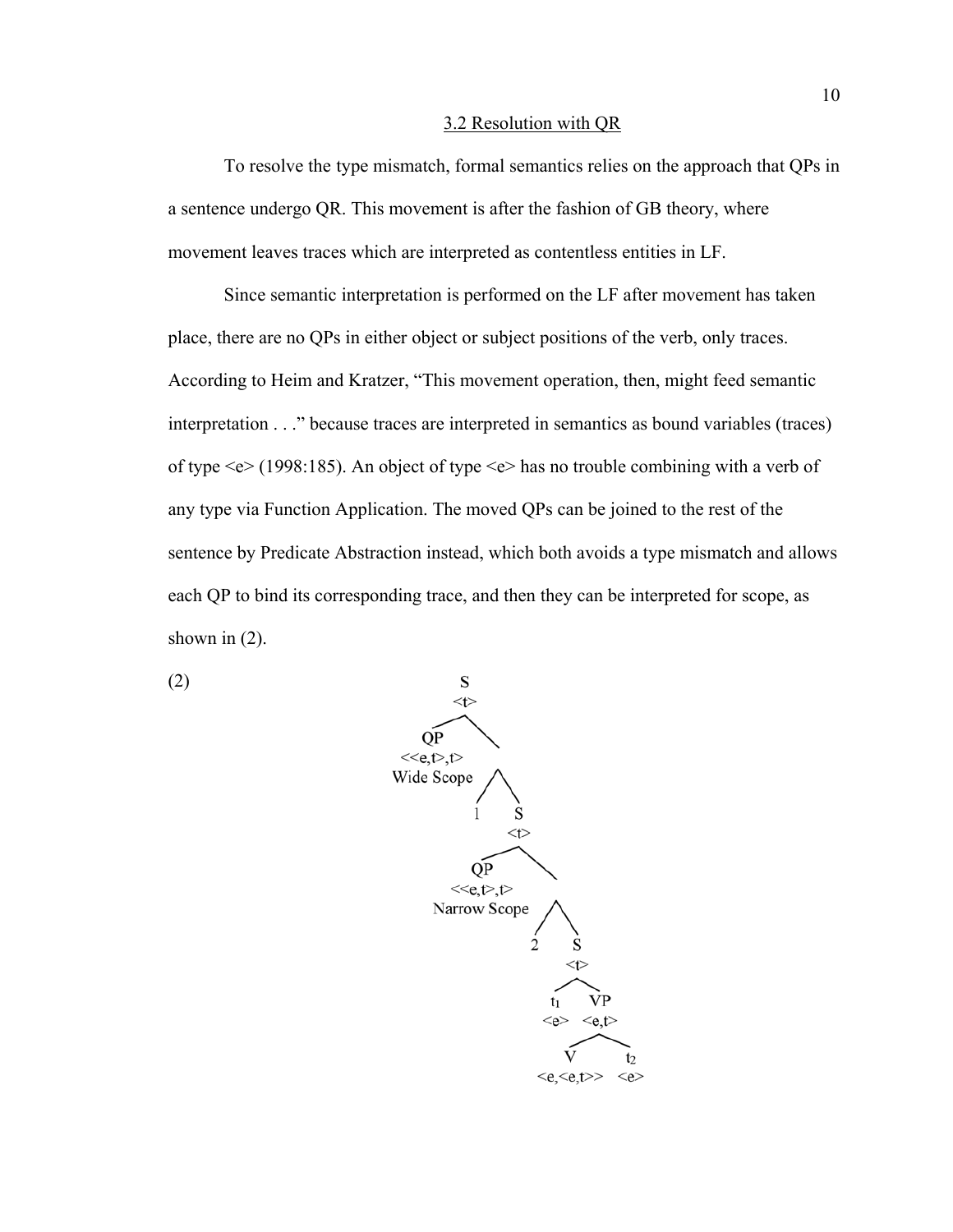<span id="page-19-0"></span> While this provides a workable solution for the type mismatch problem, it depends on the LF containing traces. This remnant of GB is simply not in harmony with MP and the copy theory of movement.

## 3.3 Solution for QP Interpretation with Copy Theory: Trace Conversion

With the incompatibility of a QP with the object position of a verb well established, how can it be reconciled with the widely supported theory that movement leaves copies? Fox (1999a, 1999b, 2002) devised a method to work with the apparent conundrum, a method supported in more current research (see Takahashi 2006).

Interestingly, while Fox's solution is compatible with copy movement and semantic interpretation, it does not actually allow a copy of a QP to exist in the original object position for the semantic interface to interpret. He says that "the semantic component can treat lower copies [of a chain] as variables" (2002:66). This sounds very much like the QR and traces solution from the previous section. How can it also be the same solution for framework that includes copies? He gives the following explanation.

Consider the sentence *which book did Mary read.* The LF would look like (3).

(3) which book did Mary read which book

This LF is traditionally uninterpretable by semantics. Fox proposes a solution called Trace Conversion, in which the "copy [of the QP] is converted into a definite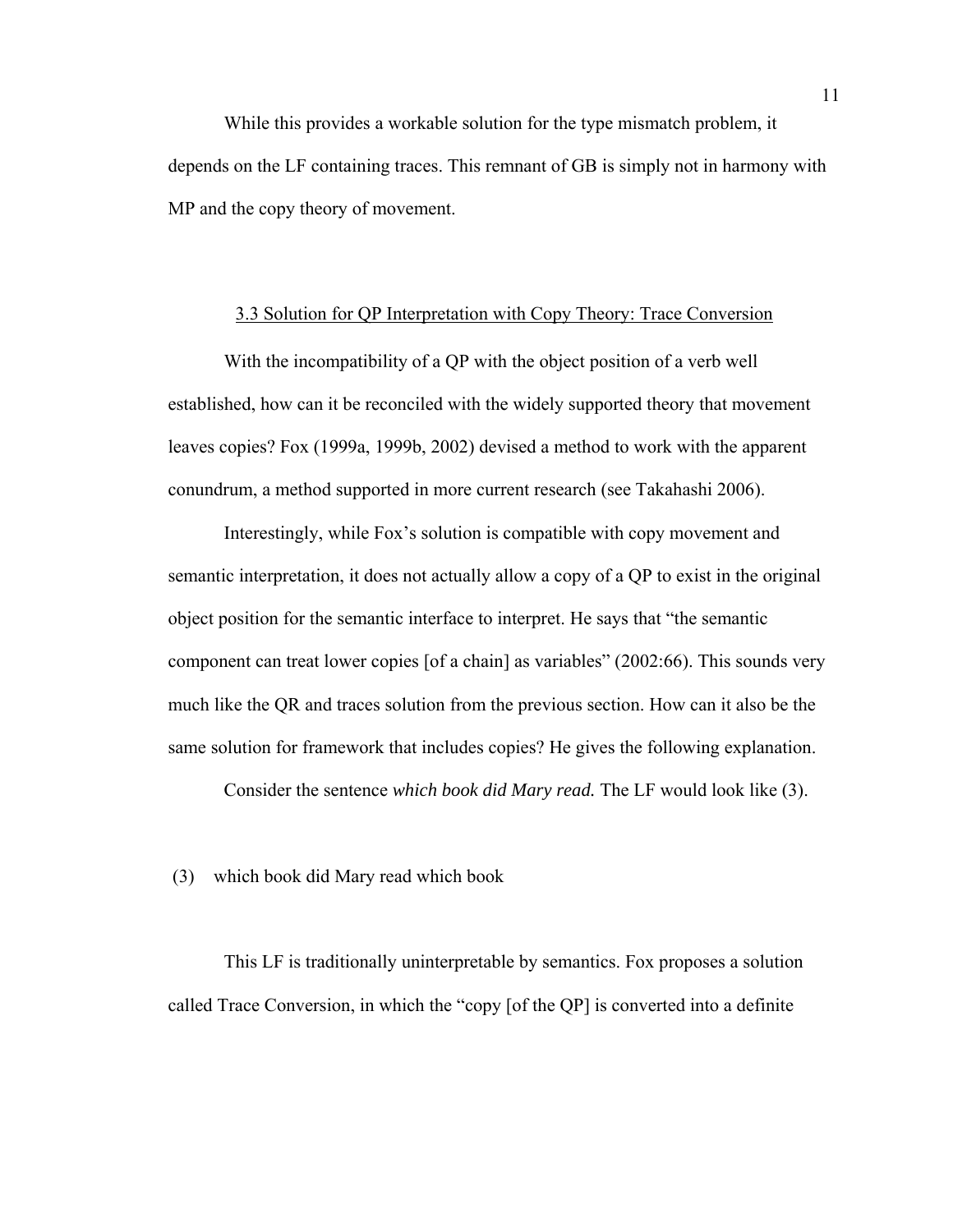description" (Fox 2002:67)<sup>[5](#page-20-0)</sup>, or "it converts the copy into a syntactic object that receives the same interpretation [and type] as that assigned to a trace" (Takahashi 2006). Such conversion allows the copy to be interpretable in the semantics interface. Under Trace Conversion, the LF in (3) becomes the one in (4) for semantic interpretation (the italicized phrase represents the variable).

(4) which book λx [did Mary read *the book x*]

In this new LF, "*book x* is interpreted as a definite description, *the book identical to x,* yielding an interpretation paraphrasable as *which is the book, x, such that Mary read the book identical to x*" (Fox 1999a:182, emphasis in original).

Trace Conversion thus allows a copy to remain intact in the syntax while producing a trace for the semantic component. In this manner, copy movement can occur in the syntax while not causing any difficulty for the semantic interpretation. It appears to be a fine marriage between the behavior of current syntactic theory and the needs of semantic theory.

There are problems with the approach, however. A system like MP seems to support as its tenet the principle of Occam's razor: the simplest solution is the best. Trace Conversion introduces complexity into three areas.

First is in the original proposals of MP (Chomsky 1993), in which the effort of leaving even a contentless trace was pushed away in favor of a simpler approach of a

<span id="page-20-0"></span><sup>&</sup>lt;sup>5</sup> Fox (1999a) states that this idea comes from Sauerland 1998. However, Fox is the one who formalized the principle in Fox (1999a, 2002).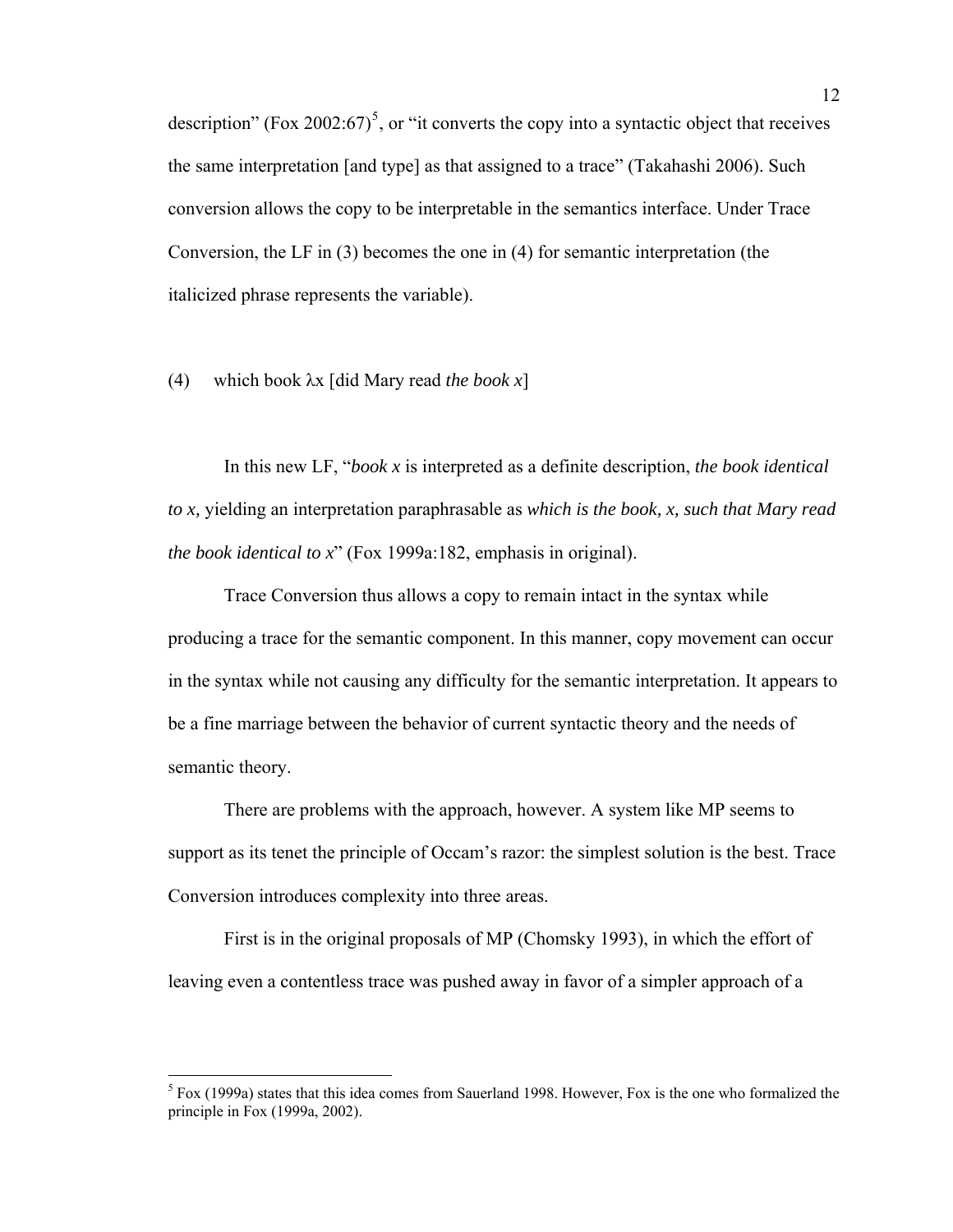<span id="page-21-0"></span>moved constituent leaving full copies in lower chain positions. Trace Conversion forces the notion of trace back into the very model that is supposed to replace it.

Next is the traditional model of semantic interpretation: semantics views the LF tree, reads each node's respective type, and verifies that all the nodes combine through approved methods (see, among others, Heim and Kratzer 1998, Hornstein 1995, Kratzer 1996, Kratzer forthcoming, Pylkkänen 2002). Trace Conversion interferes with this simple model by proposing that LF must undergo a transformation before the semantics component can interpret it.

Last of all, is the current and supported notion of copy theory, Internal Merge.<sup>[6](#page-21-1)</sup> Internal Merge simplifies the copy chain by defining a "copy" as one single constituent that links to multiple positions on the syntactic tree (Chomsky, forthcoming; see also section 2.2 above). In the Trace Conversion school of thought, conversion of lower copy chain members would actually be a change to the constituent itself, resulting in traces being represented for it in all positions in the movement chain. This would make the LF uninterpretable to the semantic component unless some other additional process applies to present the semantic content of the constituent to the semantics component. In a Trace Conversion Model, two conversions become necessary to accomplish what is already in place with a copy, namely, at least one interpretable constituent in the chain.

# 3.4 Resolving the Type Mismatch at the Root by Changing the Types

A simpler solution than Trace Conversion is to find a way by which copies of QPs and verbs can combine directly in the semantics and thus be interpreted from LF. It is abundantly clear that a QP of type  $\leq \epsilon, t$ ,  $\geq$  cannot combine directly with a transitive

 $\overline{a}$ 

<span id="page-21-1"></span> $6$  See Kobele (2006), Marantz (1995), and Takahashi (2006)for support of Internal Merge.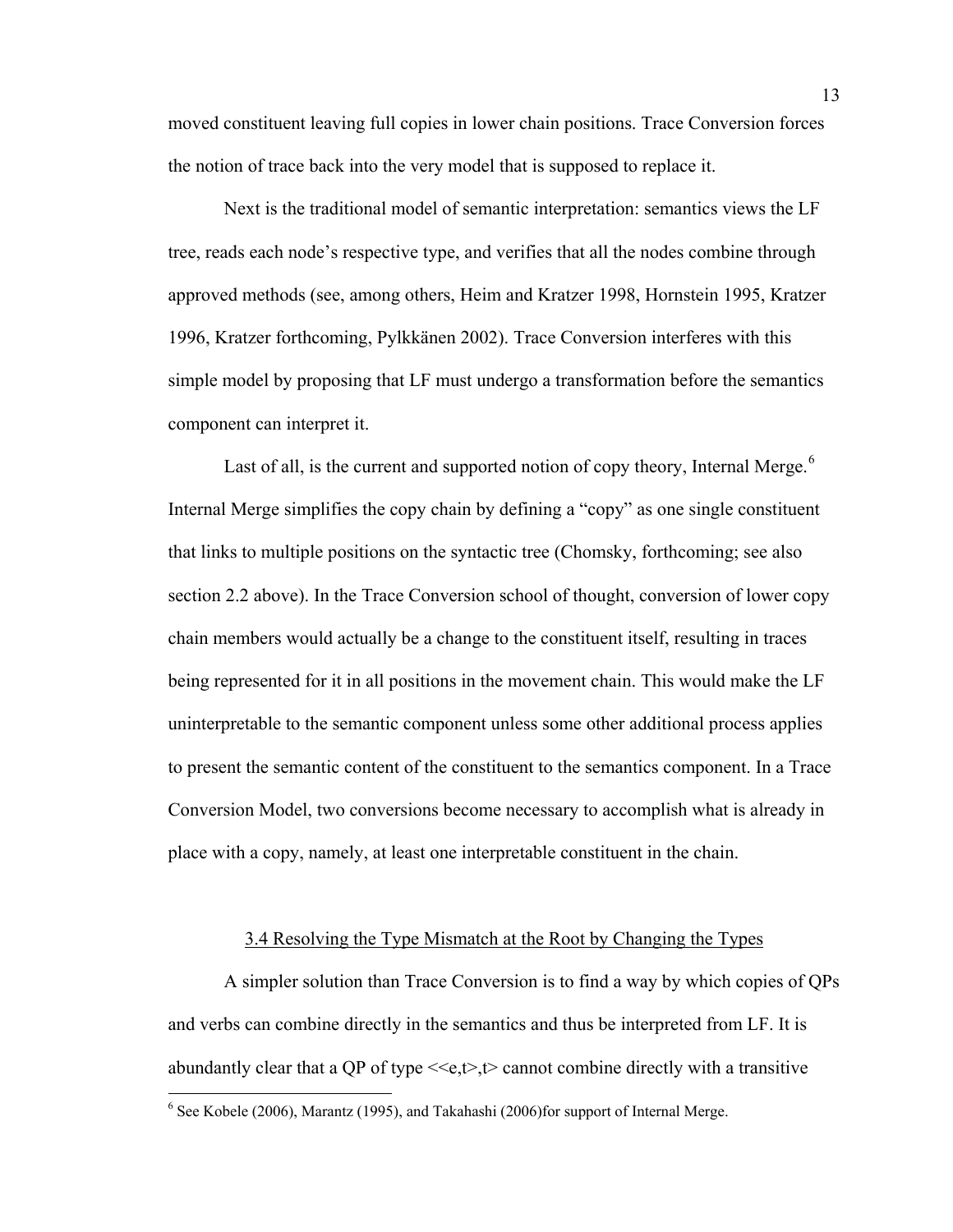<span id="page-22-0"></span>verb of type  $\langle e, \langle e, \langle e \rangle \rangle$  or  $\langle e, \langle e, \langle e, \langle e \rangle \rangle \rangle$  through Function Application. If the types do not match, then one possibility is that we simply have the wrong types defined for the entities in question. The solution is to create new types. Either QPs must have three different types that each match the different nodes projected from a verb, or verbs must be changed to have only one type. Since there is strong and widely accepted evidence that QPs are of a single type (Heim and Kratzer, 1998)<sup>[7](#page-22-1)</sup>, I will pursue the path of determining a single type for verbs.

What, then, should be the type? Since the problem presented in this paper is between QPs and verbs, it is logical to look to the QP for some guidance. A QP is of type  $\ll\epsilon, t$ , which leads to the easy conclusion that verbs, regardless of what arguments they take, should be type  $\leq e, t$  in order to provide a compatible input to the QP. This does not appear to be a valid solution, however, because it is difficult to understand how a verb of type  $\leq e, t$  could possibly combine with a subject and object or with multiple objects. Reducing to a single verb type is still a valid course of action, but type  $\leq e, t$  is not the correct type.

#### 3.5 Verbs as Events and a New Semantic Type

Kratzer (1996) took the initiative on laying an inviting foundation for a new semantic model in which verbs have a single type, which I call the Event Model. The whole of Kratzer's (1996) work revolves around one central theme: a sentence describes an event, and that event is defined by the verb. This concept of verbs as events is important because it implies that verbs may not need to have the types  $\langle e, \langle e, t \rangle \rangle$  and  $\langle e, \langle e, \langle e, t \rangle \rangle$ , which is to say that the verb itself does not inherently contain some

 $\overline{a}$ 

<span id="page-22-1"></span><sup>&</sup>lt;sup>7</sup> For additional support, see also Fox 1995, 1999b, 2002; Sauerland 1998; Takahashi 2006).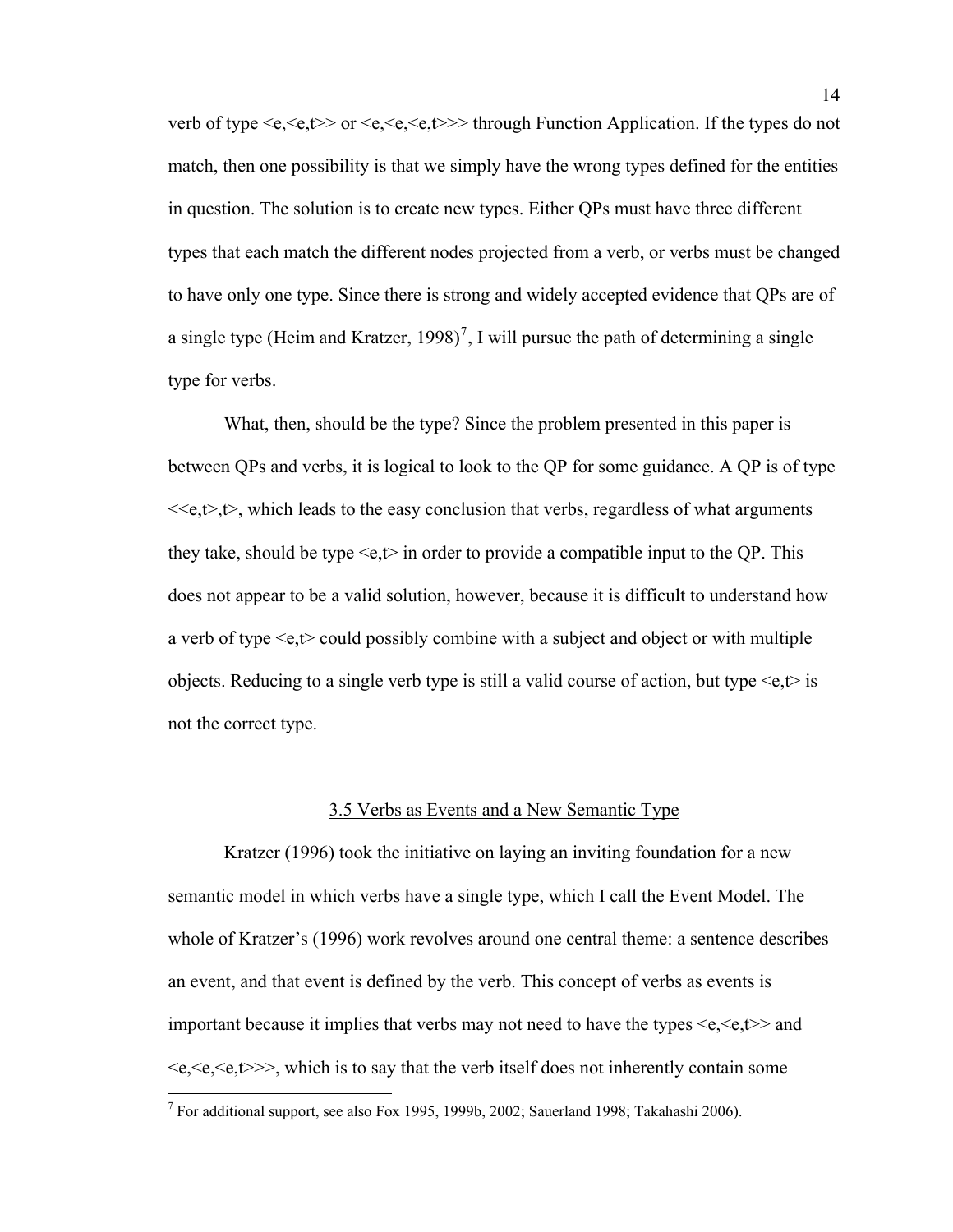<span id="page-23-0"></span>semantic meaning that requires it to project multiple times to attract its arguments. Verbs can be a single semantic entity instead of several.

Kratzer comes to the same conclusion. She creates the label  $\leq s$  to represent event (1996:121), and defines a single verb type of  $\langle e, \langle s, t \rangle \rangle$ , which represents a function from an individual to a function from events to truth values (1996:122). Her function for an event-driven verb is shown in (5) for the verb *buy.* 

# (5)  $\lambda x \lambda e$ [buy(x)(e)]

Kratzer (1996:111)

Support for the idea of verbs as events comes from Hale and Keyser (1993). In their paper, they propose that, contrary to previous thought, there are actually no theta roles for verbs to assign to their arguments. Instead, they say that the "category V is associated with the elementary notional type 'event'" (Hale and Keyser 1993:68). This means, as they explain later, that a verb is not an entity that seeks an agent and a theme, but that it simply defines the event taking place, and that "the [theta] roles are derivative of lexical syntactic relations" that are apparent in the VP structure (Hale and Keyser, 1993:69; see also Baker 1997, McIntyre 2004, Pylkkänen 2002).

# 3.6 Severing the External Argument

If the function in (5) is applied to the theme *your slippers* in the typical manner (via Function Application), the following occurs: "[T]he VP ends up denoting a property of events that is true of any event if it is an event of buying your slippers. *No agent*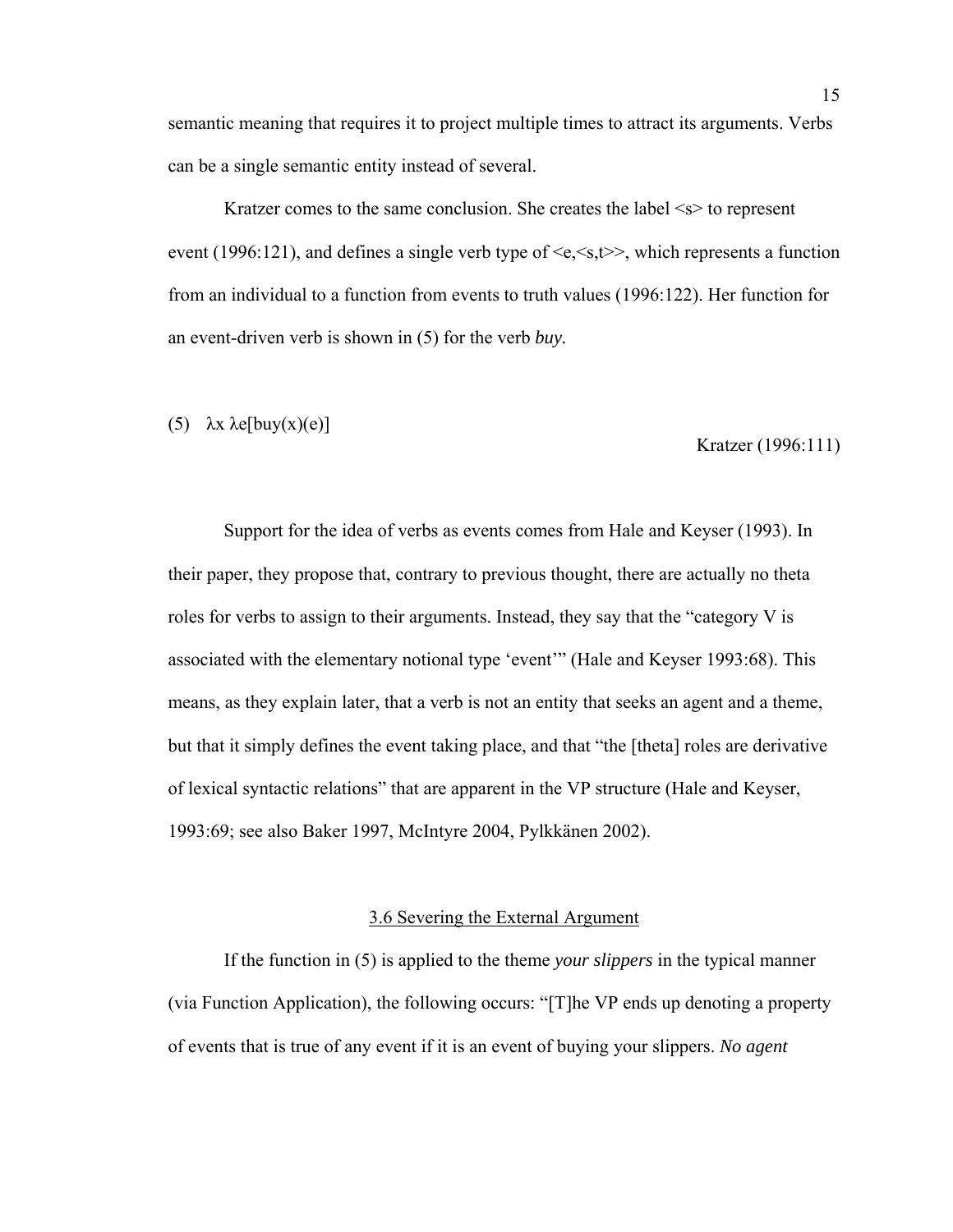<span id="page-24-0"></span>*argument has come into existence*" (Kratzer 1996:112–113, emphasis added). This discovery suggests that an Event Model for sentences cannot host an internal subject.

This observation corroborates the conclusion found in the syntactic analysis of Hale and Keyser (1993). In their work, they find that the subjects of unergative sentences, if they assume the VP-internal subject hypothesis, are incompatible with the causative (event) syntactic structure that they proposed previously in the same work (1993:74–75). This led them to another conclusion, which they expanded also to transitive verbs: the subject argument can be external to the VP. This means that the subject does not have to originate within the VP structure, but instead can receive its relationship to the predicate by the syntactic structure (Hale and Keyser, 1993:81; for further treatment of the topic, see also McIntyre 2004, Pylkkänen 2002, among others).

 The ability of subjects to be external gives further support to the notion that verbs are of a single type. If the subject argument can be external, then there is no need to apply a type to a verb (such as  $\leq e, \leq t \geq$ ) to enforce the notion that all arguments are always internal.

#### 3.7 Combining the Subject and the Verb

How does an external argument come to be associated with the verb with which it is traditionally associated by that verb's argument structure? Kratzer claims that there is a syntactic head, called Voice, that introduces the argument (1996:120). The argument can be internal (in unaccusatives) or external (in transitives), as will be shown later. Voice serves as a landing place for the verb, which in a transitive construction allows the verb to move away from its object and make itself available to accept a subject. It also allows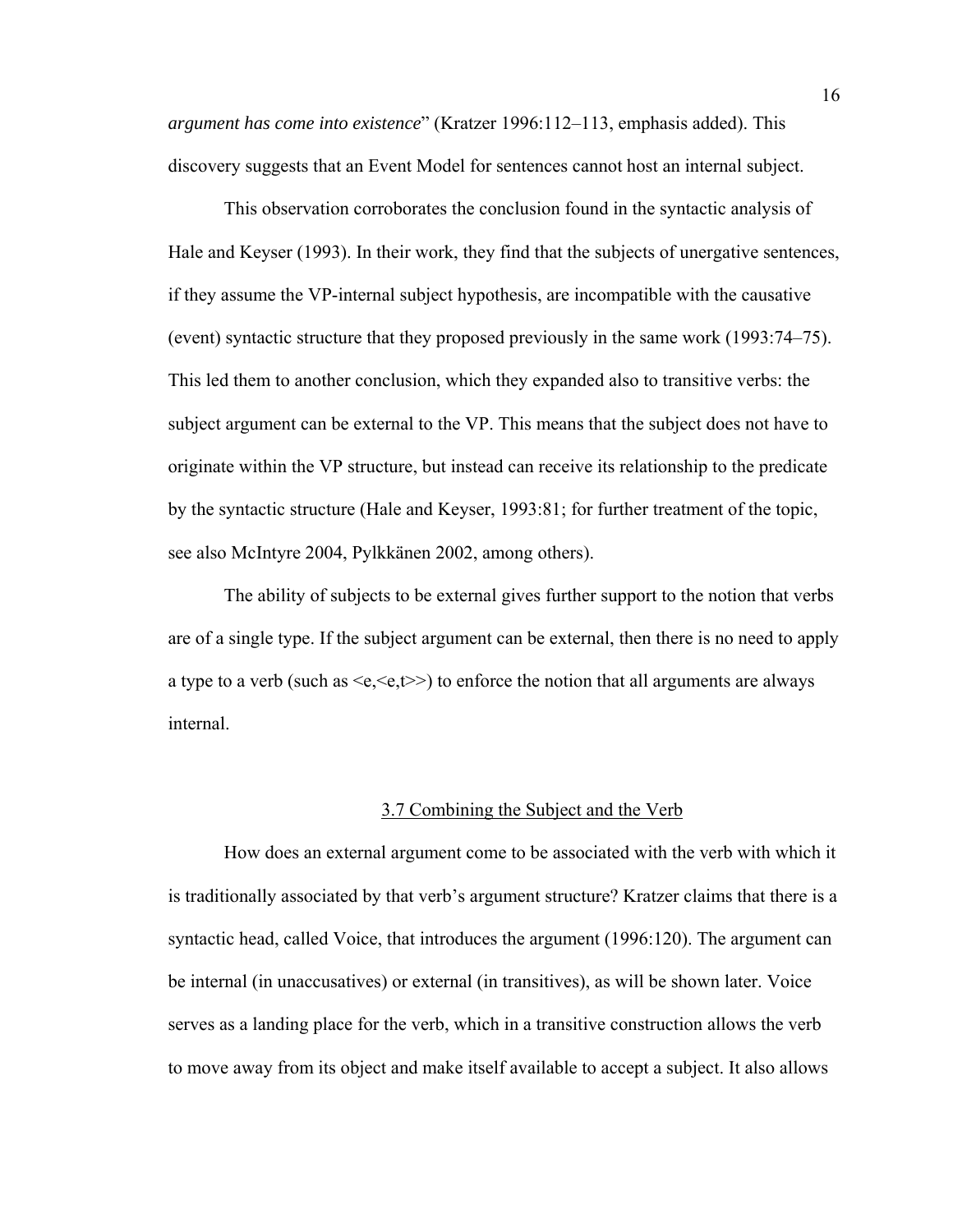the number of arguments to be determined by the syntax instead of by the verb (Kratzer 1996:111), which is in accordance with the proposal of Hale and Keyser (1993).The structure of the verb with the Voice node is shown in (6).



(6)

This looks remarkably like a syntactic structure know as the VP shell. VP shells are a way to represent verbs and how they actually combine with their subject and object arguments. A VP shell has two major components:

- 1. A core VP structure in which arguments originate.
- 2. An outer shell (called vP) with which arguments combine.

Larson (1988) laid out the idea of moving a verb to multiple shells in other positions on the syntactic tree very well in his analysis of the double object construction. He states that for the sentence *John sent Mary a letter,* there exists "a clauselike VP whose 'subject' is *a letter* and whose 'object' is *(to) Mary*" (Larson 1988:335, emphasis in original). The verb undergoes what he calls V Raising, where it moves from the lower position (or "shell") that contains the object to the higher shell that contains the subject.

Specifically, a verb first combines with the object DP in Spec-VP. The verb then raises out of VP to adjoin with v, forms a new head v, and combines again with the tree in the head position of v'. At that point, the subject combines with v' in the Spec-vP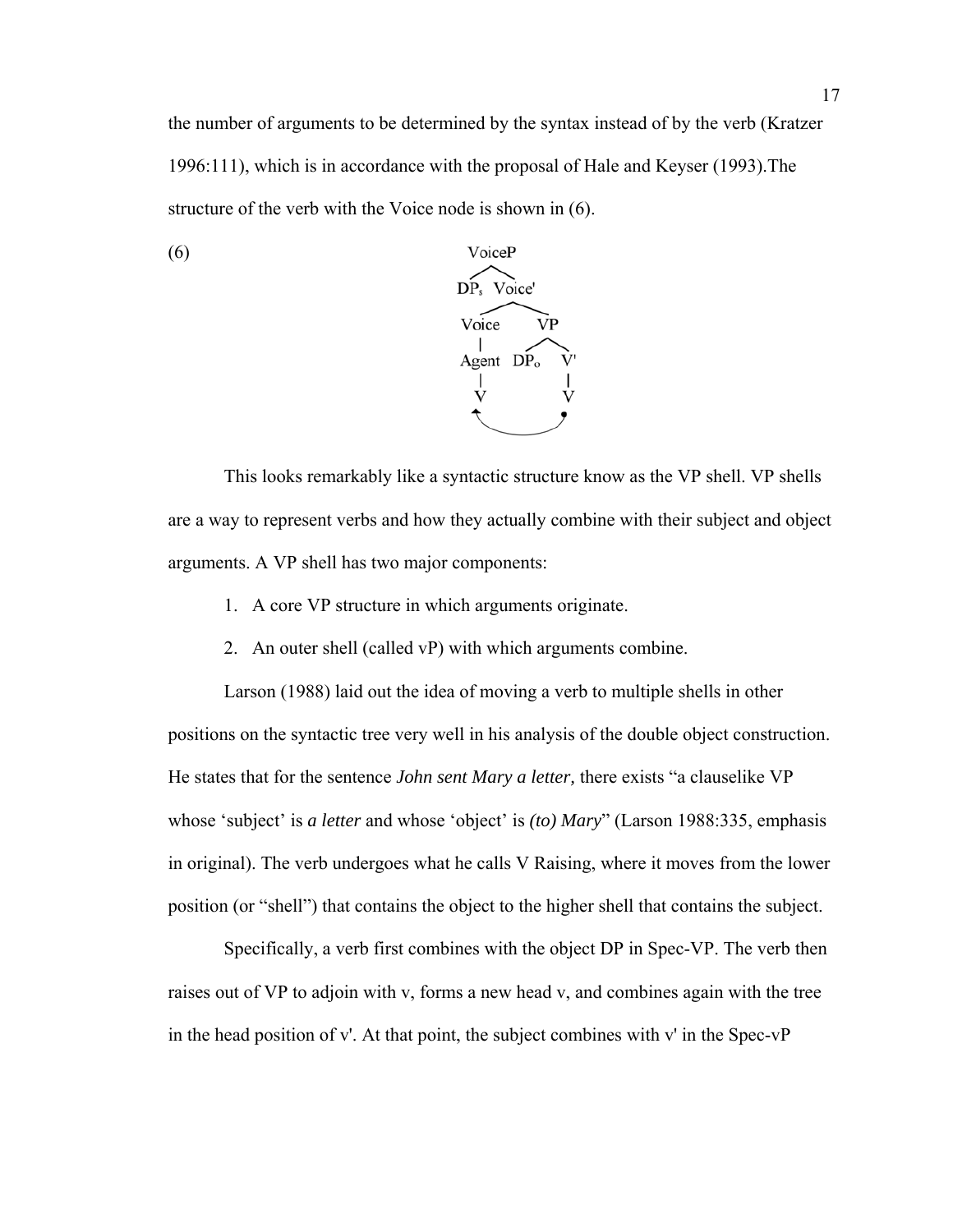<span id="page-26-0"></span>position. This is illustrated in  $(7)$ , where  $DP_s$  and  $DP_o$  stand respectively for the subject DP and the object DP.

(7)



Note the similarities between (6) and (7). Indeed, there is a one-to-one correlation between the nodes in Kratzer's model and those of the VP shell. Voice corresponds to v, Voice' to v', and VoiceP to vP. Such correlation means that the Voice structure serves well as a semantic interpretation of the VP shell. The new semantic types for these nodes the Event Model (as well as that for verbs) are outlined in Table 1.

# 3.8 Functions in the Event Model

As was shown above, Function Application did not work in the Event Model with a syntactic structure that assumed internal subjects. We will see, however, that it does work in the Voice structure of the Event Model, allowing arguments to combine harmoniously with the verb. The Voice nodes, however, cannot work in this manner. Since Voice is of type  $\leq e \leq s, t \geq 0$ , it cannot combine directly with VP, which is of type  $\leq s,t$ .

Kratzer resolves this by proposing a semantic rule called Event Identification (1996:122). With Event Identification, Voice combines with the event defined in VP in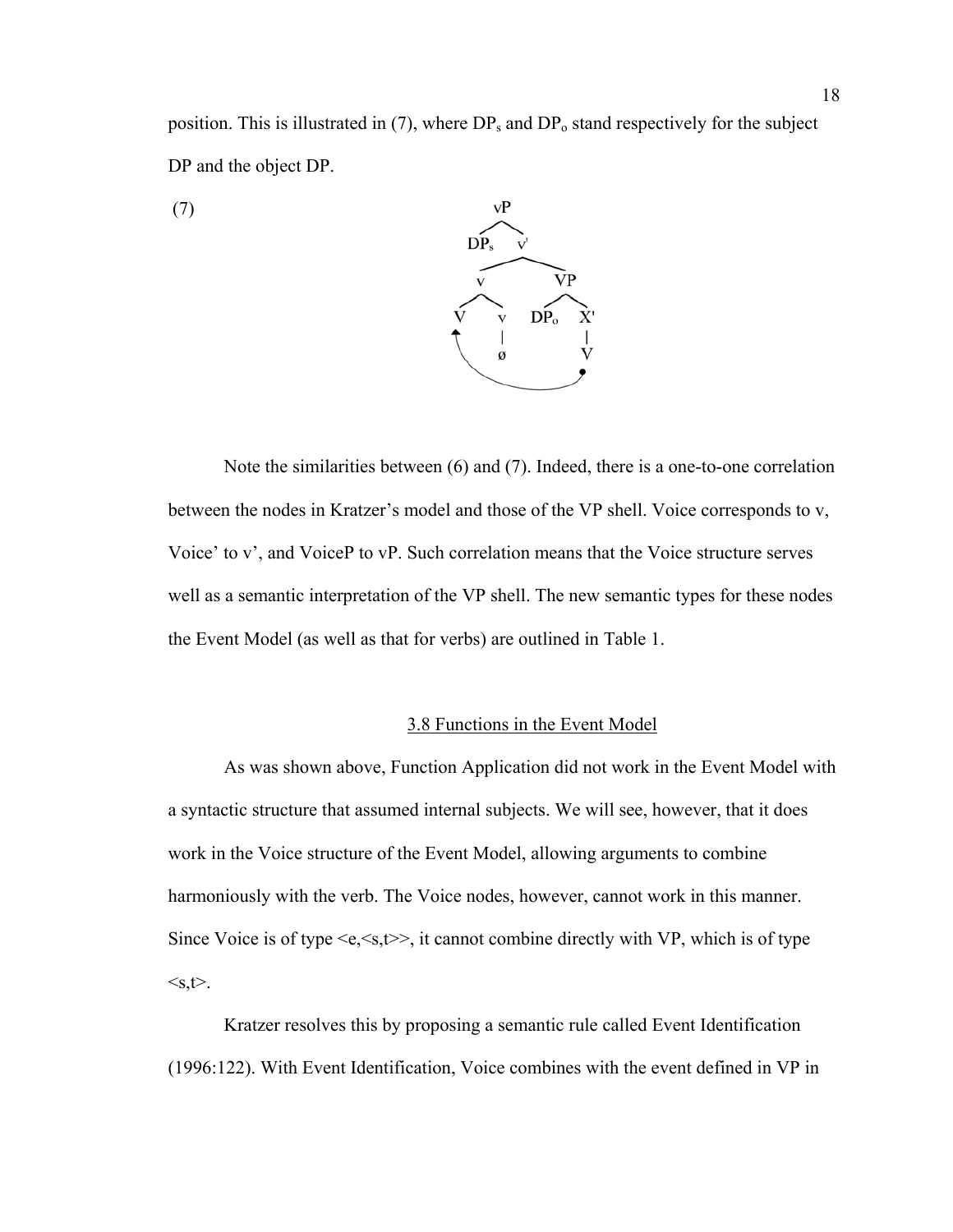| Node   | Type                                      |
|--------|-------------------------------------------|
| Voice  | $\langle e, \langle s, t \rangle \rangle$ |
| Voice' | $\langle e, \langle s, t \rangle \rangle$ |
| V      | $\langle e, \langle s, t \rangle \rangle$ |
| VoiceP | $\leq$ s,t $>$                            |
| VР     | $\leq$ s,t $>$                            |
| DP     |                                           |

Table 1: Semantic types within the Event Model

order to provide the identity of the agent to the sentence. The details of Event Identification are recreated form Kratzer (1996) in (8) using the phrase *feed the dog,* where f=Voice, g=VP, and h=Voice'.

(8) Event Identification

|                                           | g                                           | $\rightarrow$ |                                                          |
|-------------------------------------------|---------------------------------------------|---------------|----------------------------------------------------------|
| $\langle e, \langle s, t \rangle \rangle$ | $\leq$ s.t $>$                              |               | $\langle e, \langle s, t \rangle \rangle$                |
| $\lambda x_e \lambda e_s$ [Agent(x)(e)]   | $\lambda$ e <sub>s</sub> [feed(the dog)(e)] |               | $\lambda x_e \lambda e_s$ [Agent(x)(e)&feed(the dog)(e)] |

There are now enough methods for combining the nodes semantically. Table 2 outlines the essential nodes, their respective sister nodes, and what method the pairs use to combine (examples of which we will see in the next chapter).

Table 2: Methods of combination of nodes

| Node      | Sister Node | <b>Combination Method</b>   |
|-----------|-------------|-----------------------------|
| Voice VP  |             | Event Identification        |
| Voice' DP |             | <b>Function Application</b> |
| v         | DP          | <b>Function Application</b> |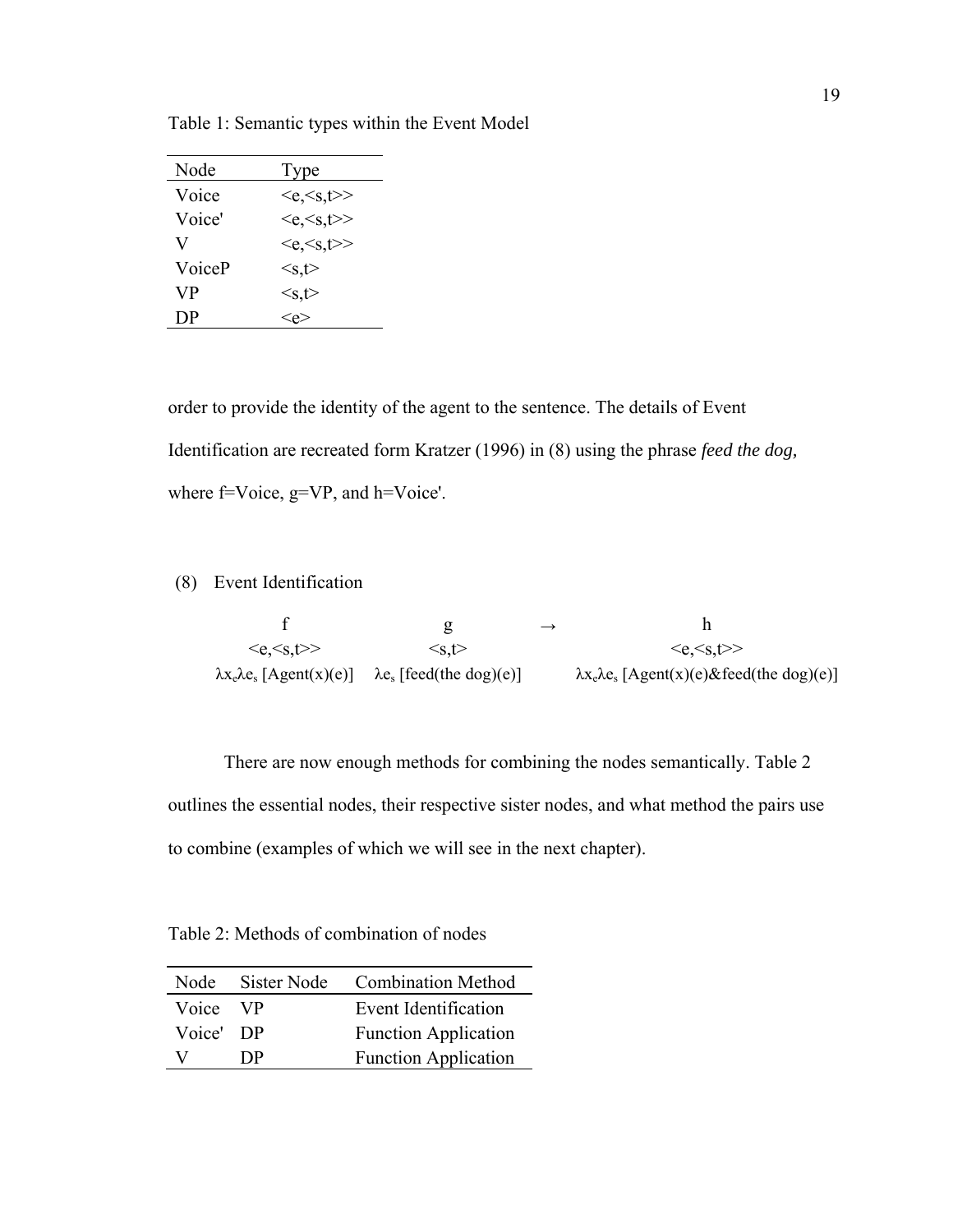# 4. INTERPRETING FULL COPIES

<span id="page-28-0"></span>In this chapter I present my solution for interpreting full copies of moved QPs in the semantics interface. In section 4.1, I show how Kratzer's (forthcoming) description of QPs in the Event Model allows them to combine directly with verbs in both subject and object positions. In section 4.2, I present data to show how the proposal from Kratzer (1996) allows full copies of QPs to be interpreted by semantics. In section 4.3, I show how copied QPs in my new model can be interpreted for scope by combining the Scope Principle with other observations of and proposals for scope interpretation.

# 4.1 How QPs Fit in the New Model

 Now that a model exists in which a verb has only one semantic type, we must see if that model will also allow a QP to attach directly to a verb in object position, as desired. According to Kratzer, speaking of the Event Model:

[T]here is no longer a problem with quantifier phrases in object position. That oldest of all puzzles in logical semantics has quietly disappeared. Subjects and direct objects are now expected to have sister constituents of the same semantic types. . . . No longer can a type mismatch force direct objects to leave their base positions. (Kratzer, forthcoming:1–2)

For that statement to be true, QPs must have a new type that conforms to the Event Model. Kratzer explains that a QP in the Event Model "maps relations between individuals and events into properties of events" (forthcoming:6). In other words, a QP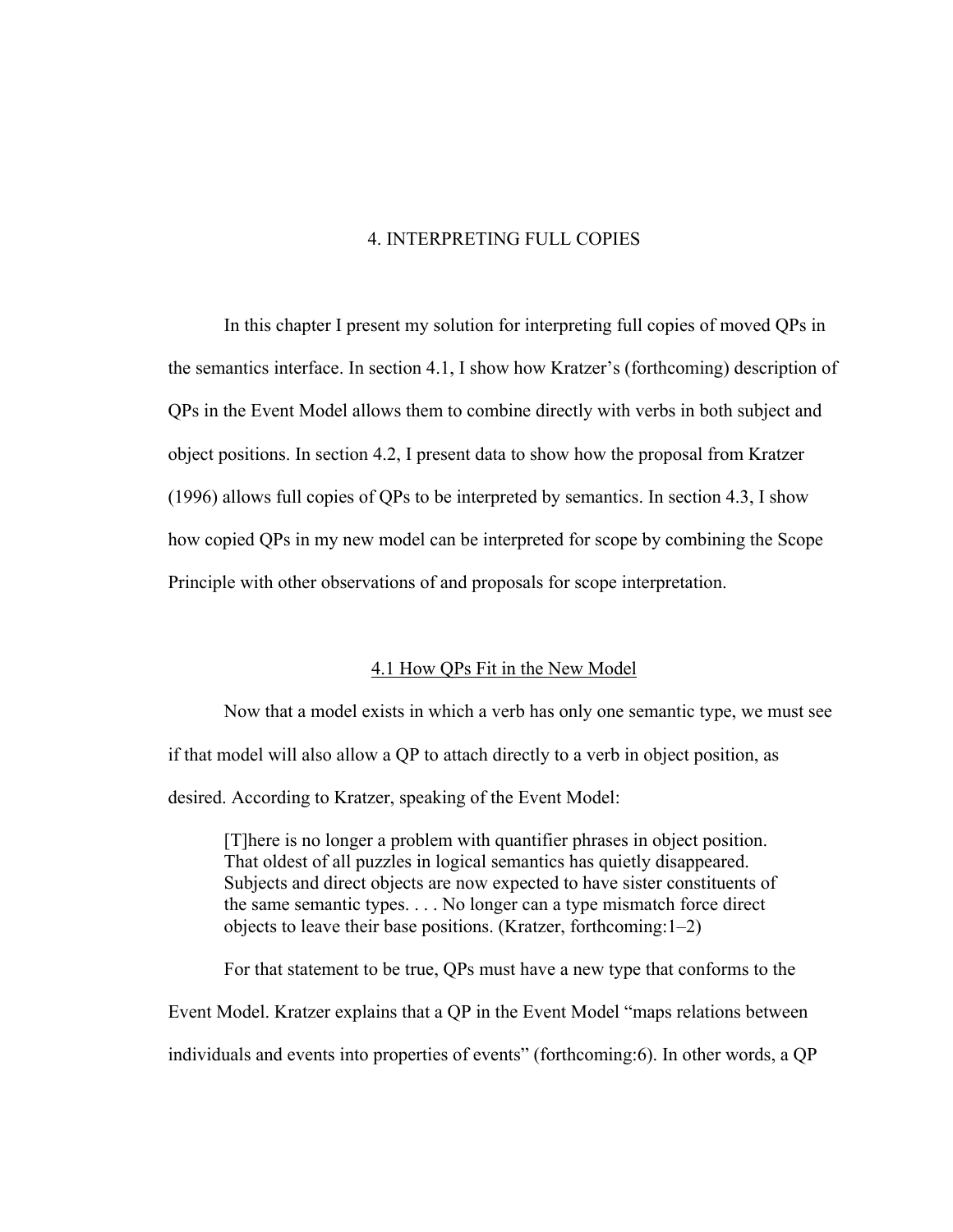<span id="page-29-0"></span>takes an input of  $\langle e, \langle s, t \rangle \rangle$  and produces an output of  $\langle s, t \rangle$ . This results in the semantic type  $\langle \langle e, \langle s,t \rangle \rangle, \langle s,t \rangle$  (Kratzer, forthcoming:12). <sup>[8](#page-29-1)</sup> Thus, a QP can combine via Function Application with a verb of type  $\leq e \leq s, t \geq \infty$  in either subject or object position.

# 4.2 Examples of QPs in the Event Model

 This section contains tree diagrams that extend Kratzer's (1996) Event Model to show how QPs fit into the model. Although I use QPs in the trees, I anticipate that NPs and DPs could replace the QPs in these examples without any difficulty. Two- and threeplace predicate constructions are ostensibly of most interest for illustrating how copy theory applies to QPs under the Event Model. I will also show constructions for two types of one-place predicates (unergative and unaccusative), for they both show how the Event Model supports QPs in subject position when the object position is filled. As it also turns out, the unaccusative construction provides the first view of how a QP can be copied and combined directly to the verb in a different position.

# 4.2.1 Two-Place Predicate

 Kratzer (1996) shows the construction of the two-place predicate, so I will illustrate it first using the sentence *every samurai fights some opponent.* In the construction shown in (9), the QP *some opponent* combines with V' via Function Application. V moves to the Voice position. Voice combines with VP via Event Identification. Finally, the QP *every samurai* combines with Voice' via Function Application.

 $\overline{a}$ 

<span id="page-29-1"></span><sup>&</sup>lt;sup>8</sup> See all of Chapter 2 for the Event Model compatible derivations of QPs and sentences containing them.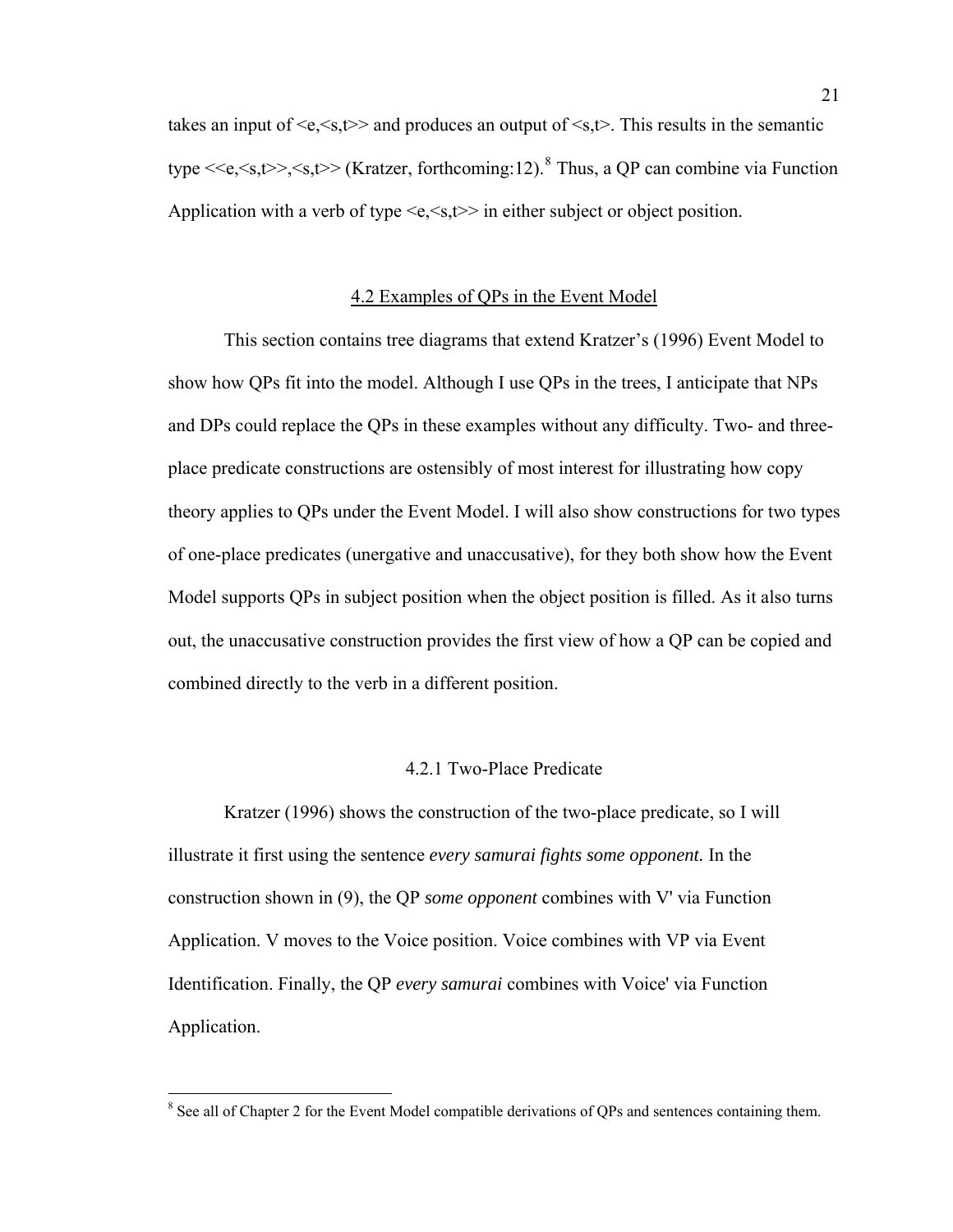

# 4.2.2 Three-Place Predicate

 As addressed in Larson (1988), there are two ways to represent a three-place predicate sentence. One is where the verb takes a DP subject, a DP object, and a PP dative construction as its arguments, such as in *John sent a letter to Mary.* The other is what he refers to as the double-object construction, where the verb takes DPs in all three argument places, such as in *John sent Mary a letter.* 

 The dative two-place predicate construction is not problematic, as I will show. However, it is not evident from Kratzer (1996) how the Event Model can work with the double-object construction. Important questions crop up in considering that situation. For example, can Voice be used more than once, creating multiple shells for V? If not, are there other heads that could also raise V and allow it to accept more objects?

 Kratzer does provide one small clue: she leaves her proposal of Voice's position open to the "possibility . . . that there are intervening inflectional heads [between V and Voice]" (1996:126). Pylkkänen (2002) proposes what some of these heads could be, how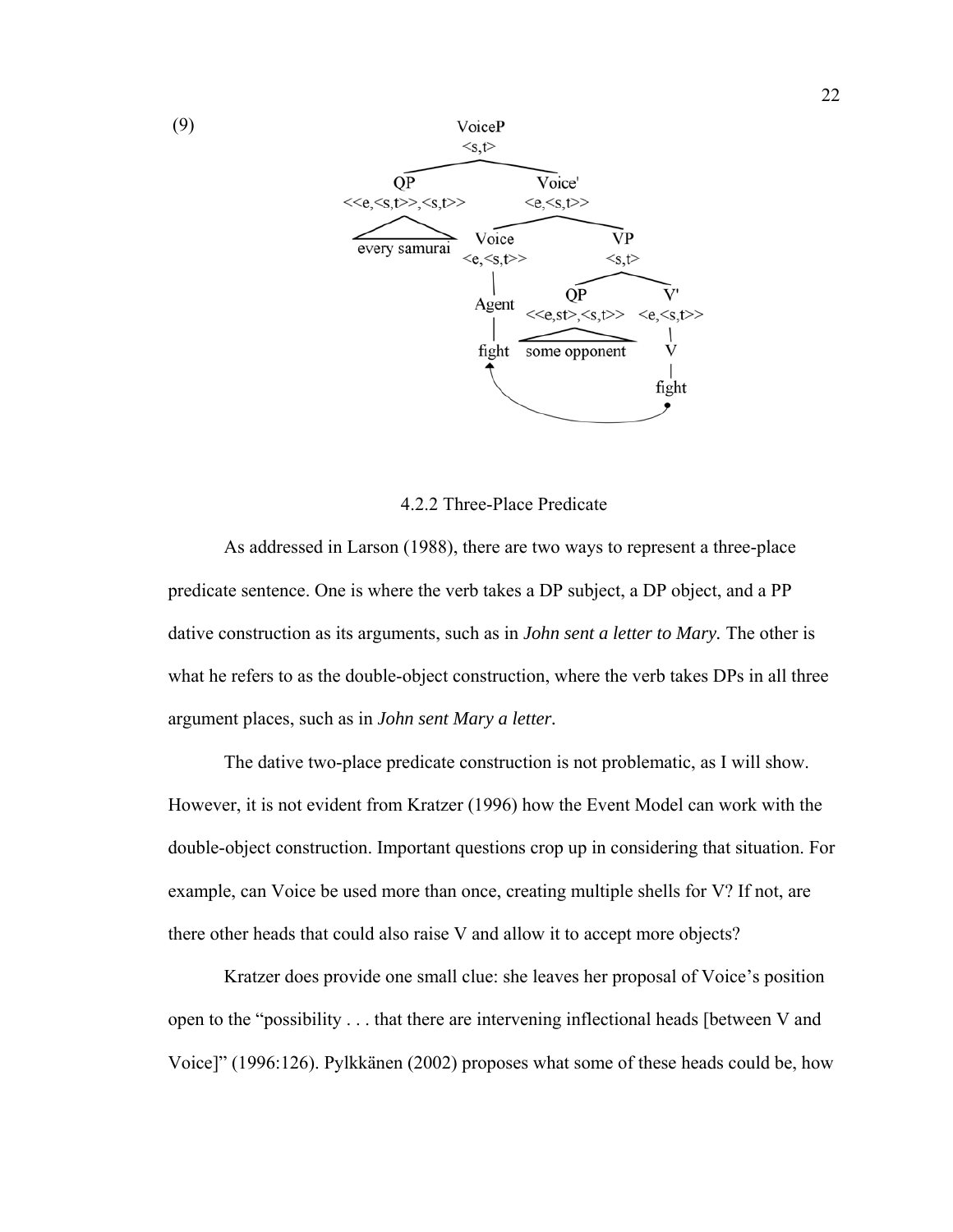they are positioned in constructions according to the Event Model, and how they can yield double-object constructions.

The actual nature of an indirect object is still a topic of discussion. Since it is not the intent of this paper to analyze and propose a solution to the double-object construction, I will only provide a tree diagram for the three-place predicate construction that contains a dative construction as one of its objects, as presented in Larson (1988). In this construction, the indirect object is embedded within a prepositional phrase (PP) with *to* as its head. It is necessary, therefore, to modify the semantic type for PP to fit the Event Model. Currently, PP is regarded as being of type  $\leq e, t$ . This type parallels the  $\leq e, t$  type for verbs, so I will assign PP the new type  $\leq e, \leq s, t$  which will allow it to combine with the a verb of type  $\leq e \leq s, t \geq$  using Predicate Modification, an existing semantic method for combining nodes.

This three-place predicate construction is illustrated in (10), using the sentence *each student gave some gift to every teacher.* The PP *to every teacher* combines with V via Predicate Modification. The QP *some gift* combines with V' via Function Application. V moves to the Voice position. Voice combines with VP via Event Identification. Last, the QP *each student* combines with Voice' via Function Application.

# 4.2.3 One-Place Predicate (Unergative)

 The one-place predicate construction for an unergative verb does not involve V Raising within the shell. Since the verb does not have an object, VP is ready for combination with Voice.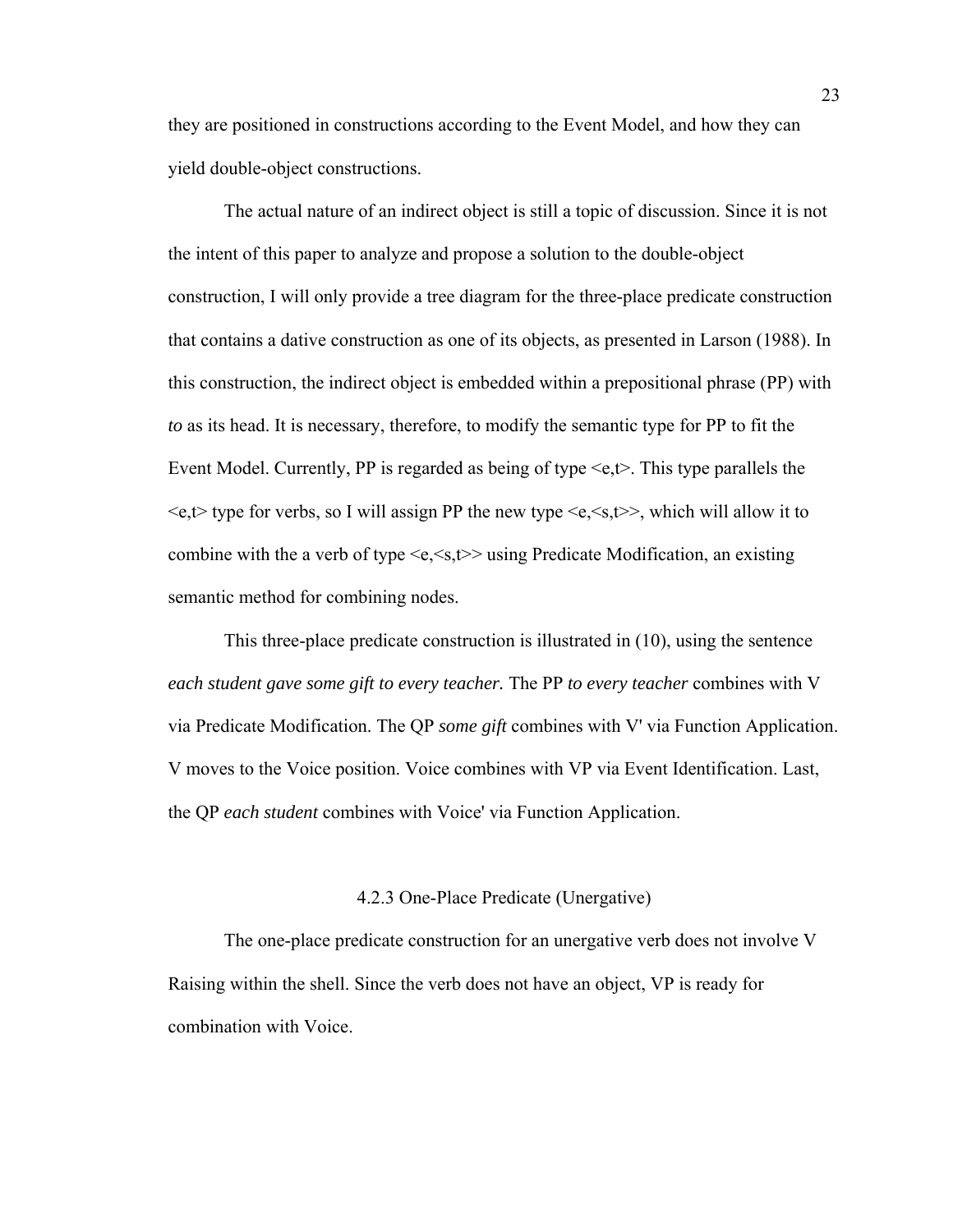

For the one-place structure I adapt the Hale and Keyser (1993) model for unergative structures: VP is the result of a noun that has combined with a null verb, and is of the resulting type <s,t>. This creates the structure shown in (11), using the sentence *every samurai fights*. Voice combines with VP via Event Identification. The QP *every samurai* combines with Voice' via Function Application.

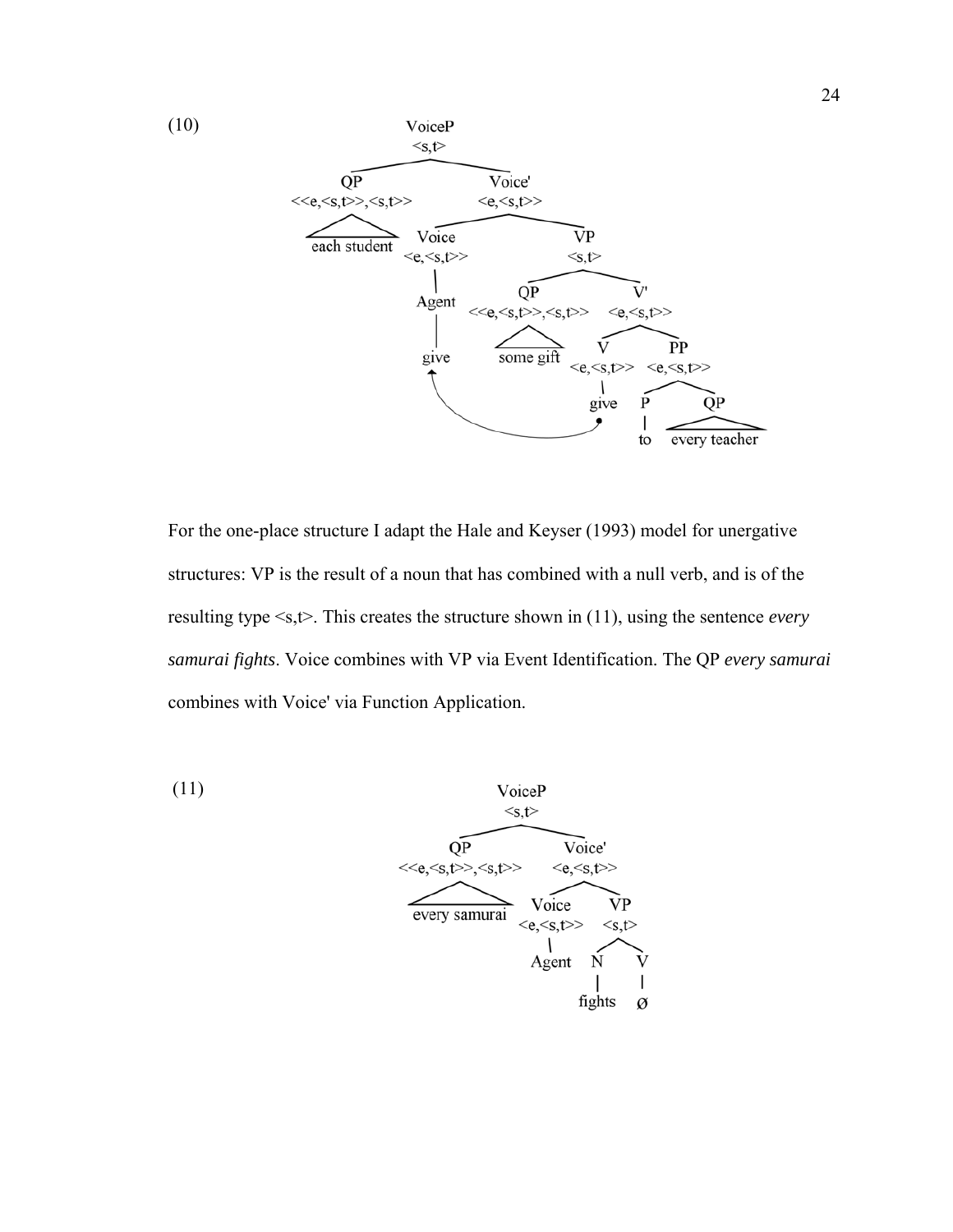## 4.2.4 One-Place Predicate (Unaccusative)

 The one-place predicate construction for an unaccusative verb looks similar to the two-place predicate construction. The difference is that the subject of the sentence is actually internal but is motivated to move Spec-VoiceP to check off features. The sentence *some swords break* is illustrated in (12). The QP *some swords* combines with V via Function Application. V moves to the Voice position. Voice combines with VP via Event Identification. The QP *some swords* moves to the Spec-VoiceP position and combines directly with Voice' via Function Application.



This particular tree reveals the crucial fact that within the Voice structure there is *no problem with creating a copy of QP* and that the copy can combine with a node in a new position *without being converted to a trace.*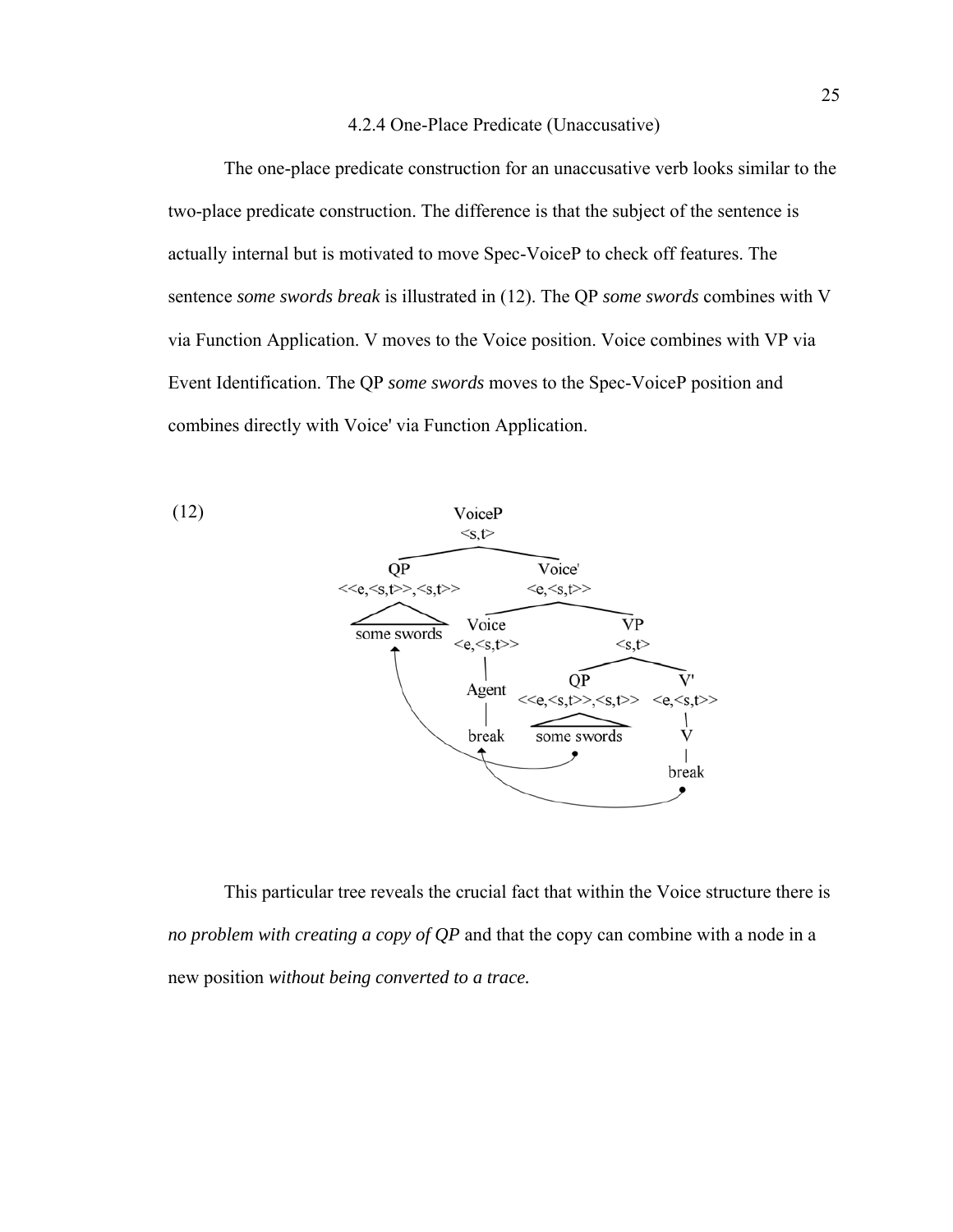#### 4.3 No More Traces

<span id="page-34-0"></span>We now have a model in which OPs in object position can combine directly with verbs, and I have shown in the new model that a QP can copy, move, and combine via simple Function Application to a new node. The need for traces in semantic interpretation of QPs vanishes. How does this look for the two- and three-place predicate constructions? Though movement is not required in these cases to satisfy the Voice structure, the QPs in these constructions will move in the syntax in order to check off any remaining features.

 Movement of QPs to positions outside of the VP shell is in harmony with the Event Model. Kratzer stated that movement of constituents can continue in a tree until, as she puts it, the "Event Argument is existentially quantified" (1996:125–126). As mentioned above, she admits the possibility that intervening heads exist, and even that they could be "all of Tense,  $\dots$  Mood, and Aspect" (Kratzer 1[9](#page-34-1)96:126). Thus, for the sentence *every samurai fights some opponent*, a tree like that shown in  $(13)^{10}$  $(13)^{10}$  $(13)^{10}$  is possible, where each position of the movement chain contains a full copy of the moved QP. This allows MP to remain minimalistic, not performing any extra operations such as Trace Conversion to satisfy the semantic interface.

# 4.4 Interpreting Scope

When traces disappear, so does any necessity for QR. How, then, can scope be interpreted? The QR model gave a clear indication of which argument had wide scope and which had narrow scope and that the head of the movement chain was the scope-

<span id="page-34-1"></span><sup>&</sup>lt;sup>9</sup> I will not attempt to derive the semantic types for those intervening heads, but simply assume that QP and V can continue to directly combine with them directly, as they do with other nodes in the Voice structure.<br>For treatment of intervening heads and their potential types, see Pylkkänen (2002).

<span id="page-34-2"></span> $^{10}$  In accordance with Chomsky 2000:4, I move the lower QP into another VP above VoiceP.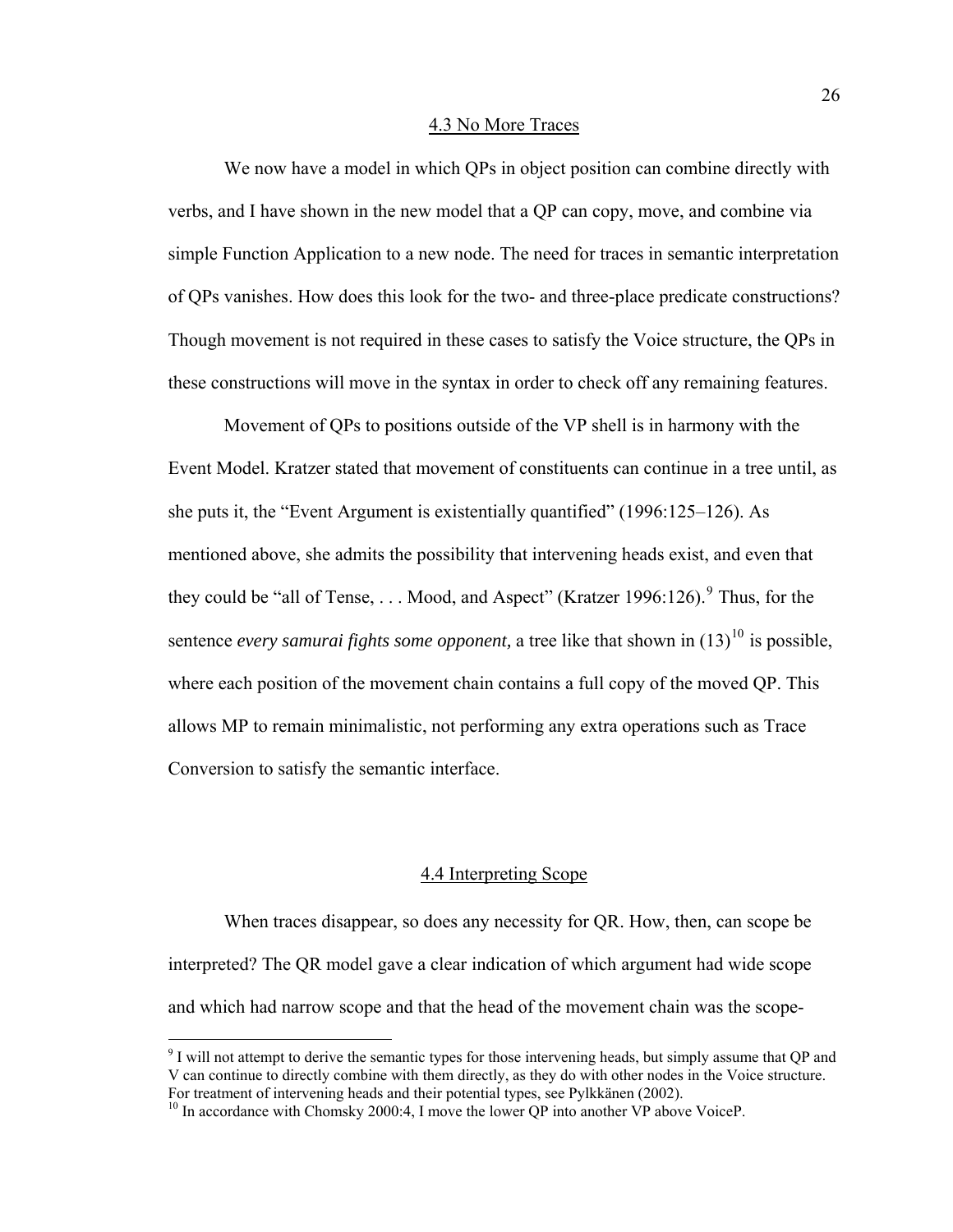bearing element (for example, in (13), *every samurai* would bear wide scope). That is no longer as obvious.



 As was stated previously, Aoun and Li (1989) discovered that, to be interpreted for wide scope, the head of a movement chain does not need to occupy a higher position in the syntactic tree with respect to the head of a second chain (as it would in a QR model). The Scope Principle (Aoun and Li 1989, 1993) states that one QP may hold wide scope over another as long as it c-commands a member of the other QP's movement chain. In addition, Fox (1999a) reveals that QPs can also hold scope in their base position rather than at the head position. These pieces of information create two questions: first, what determines which QP gains wide scope; second, which copy in the chain actually bears scope?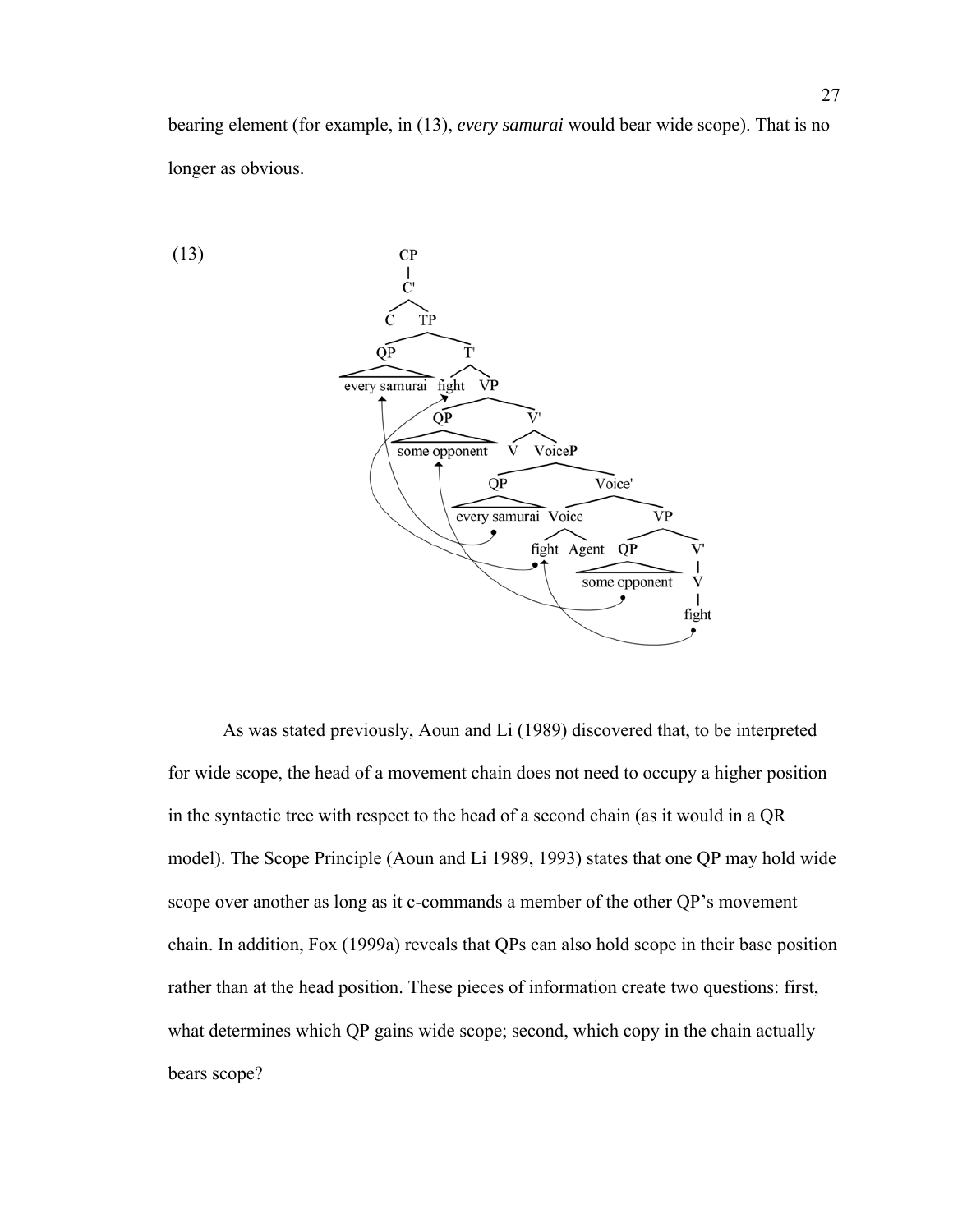In answer to the first question, I will assume the position set by Fox (1995, 1999b, 2002), that the syntactic rules for movement and binding place restrictions on which QP can have wide scope. Takahashi (2006:16) supports this claim: "[T]he scope of QPs is structurally represented in *syntactic* representations [called LFs]" (emphasis mine; strong evidence for this proposal also appears in Aoun and Li (1989).)

The answer to the second question also lies in the syntax. Takahashi (2006) gives a simple solution that is in full harmony with MP: "delete" the copies that should not be interpreted. This is a practice already in place for PF. According to Chomsky (1993), members of movement chains may be deleted (that is, made invisible to interpretation) when they are sent to PF, and the result is that they are not phonologically realized. We can perform a similar action on QPs when LF is sent to the semantic interface, which would make them visible to the semantic component but uninterpretable for scope.

Putting together Aoun's and Li's Scope Principle, Fox's observations, and Takahashi's proposal to delete copies yields what I will call the Scope Interpretation Rule, which is formalized in (14).

# (14) Scope Interpretation Rule

The semantic interface interprets the scope of QPs in LF according to the following conditions:

- i. Restrictions on scope reconstruction are determined in the syntax interface.
- ii. Only one copy in a chain may bear scope. Copies of QPs that do not bear scope are "deleted" in the LF, meaning that they retain their semantic type but are uninterpretable for scope to the semantic interface.
- iii. The interpretable QP that holds wide scope must c-command at least one interpretable copy from each of the other copy chains that contain a scope bearing element.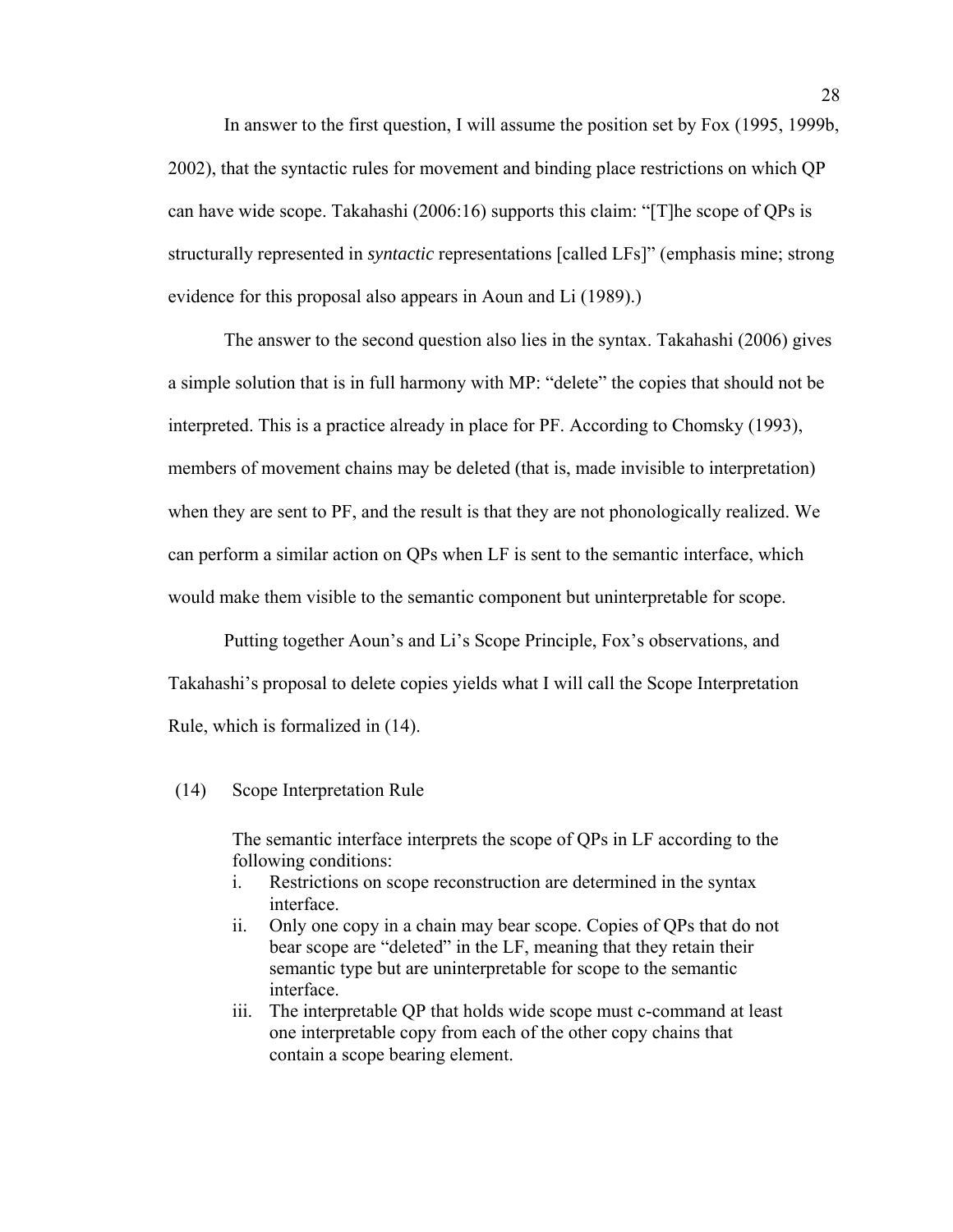Let us apply the Scope Interpretation Rule to (15). In (15), the QP *every samurai*  occupies a higher final position in the tree than the QP *some opponent.* In a QR model, such a position would entitle *every samurai* to have wide scope. However, according to part iii of the Scope Interpretation Rule, since *some opponent* c-commands the copy of *every samurai* in Spec-VoiceP, *some opponent* can instead hold wide scope without occupying the highest position (assuming, according to part i, that the syntax allows such a scope reconstruction). The semantic types of the deleted copies remain the same (according to part ii), so there is no need to adjust the rules by which they combine to their respective sister nodes.

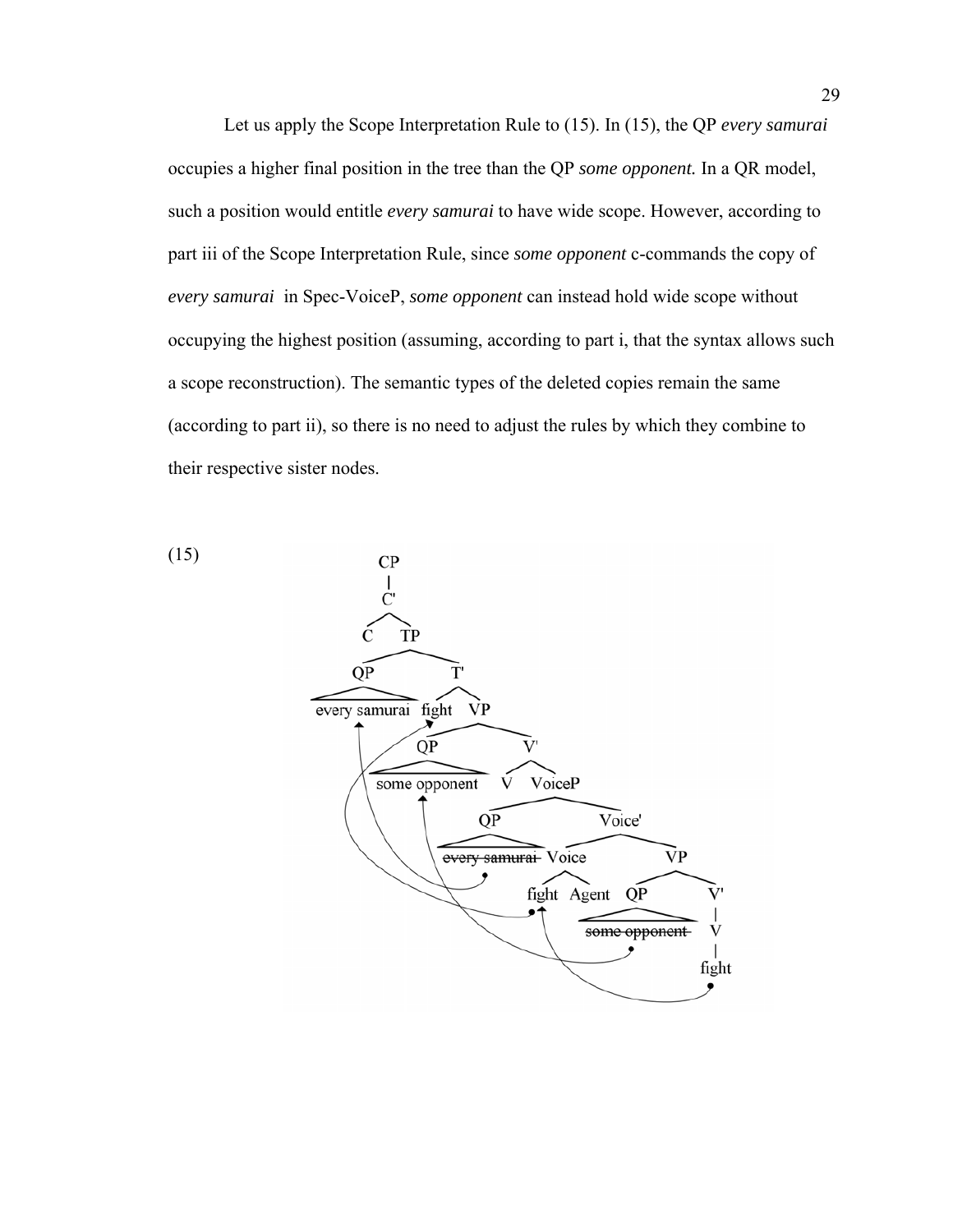# <span id="page-38-0"></span>5. CONCLUSION AND IDEAS FOR FURTHER RESEARCH

#### 5.1 Conclusion

In this paper I proposed that the semantic interface should be able to interpret full copies of QPs received from LF. After establishing the problem of type mismatch between verbs and QPs in traditional semantics, I proposed that since QPs had a firmly established semantic type, it was logical to consider reducing the semantic type of verbs from three types to one. For this to be possible, verbs would have to be able to move in the syntactic tree so that they could combine with more than one argument. VP shells provided a syntactic structure where this was possible.

Kratzer (1996) created a semantic model that assigned verbs just one semantic type and proposed a structure that was a fitting counterpart to VP shells in syntax. I expanded this model to include QPs, and I demonstrated how QPs could combine with verbs both in subject and object positions. I then showed that in the new Event Model QPs could move and leave full copies with no type conflicts.

Finally, I combined aspects of Aoun and Li's (1989) Scope Principle, Fox's (1999a) observation that any member of a movement chain can bear scope, and Takahashi's (2006) proposal that copies of QPs can be rendered invisible to scope interpretation in LF, and created the Scope Interpretation Rule. The Scope Interpretation Rule states that the syntax will restrict and determine scope, that copies of QPs that do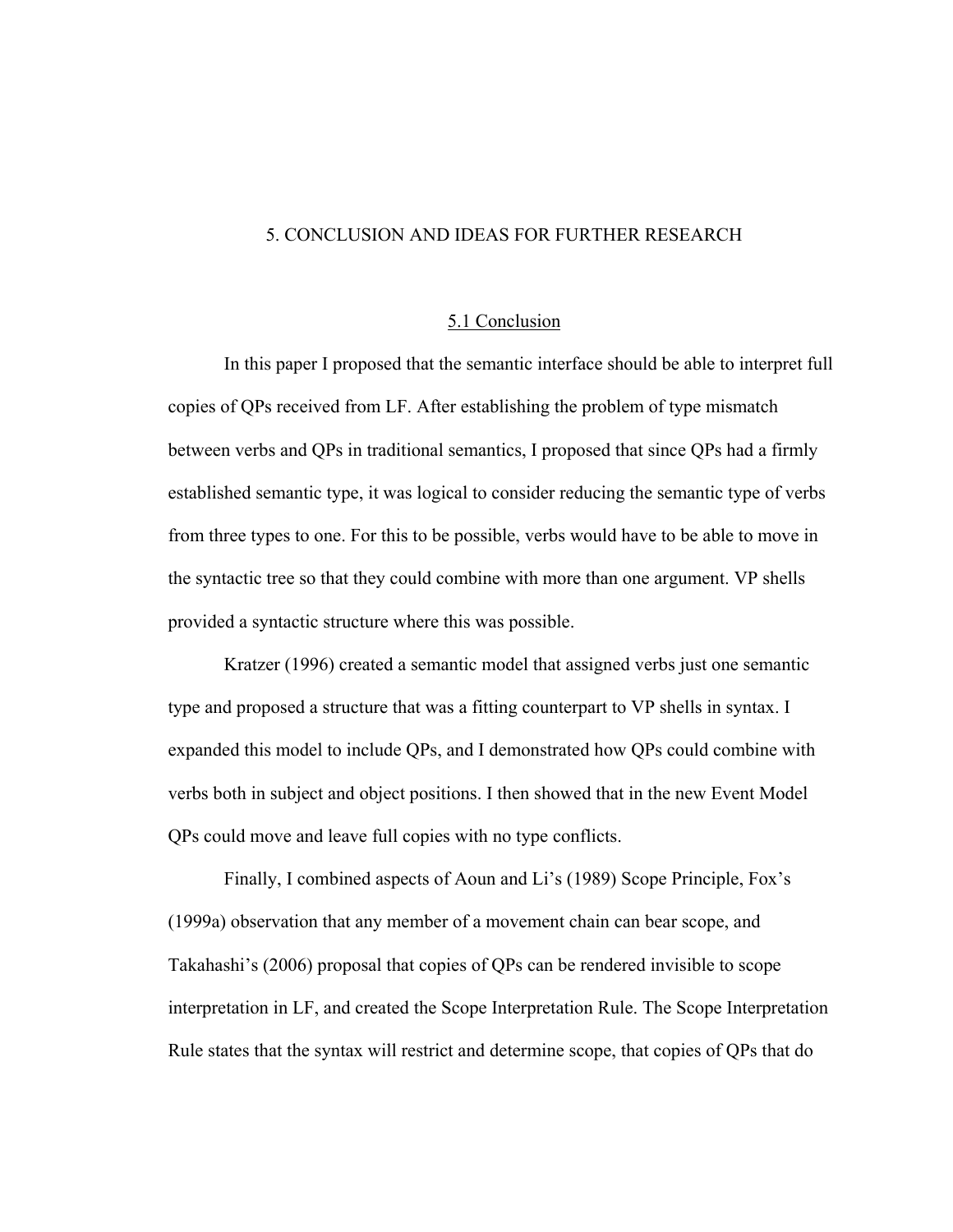<span id="page-39-0"></span>not bear scope are "deleted" from scope interpretation, and that the semantics interface only interprets scope for the "visible" copies.

# 5.2 For Further Research

Below are items that I suggest for future research, either because they were beyond the scope of this paper or because this paper creates the necessity.

- Intervening heads in the Event Model: Pylkkänen (2002) has performed some research on what heads interact with Voice. More research would help determine the exact semantic types of all those heads, how they combine with QPs, and whether or not they include such heads as Tense, Agr, and Mood (as suggested by Kratzer (1996)).
- Double-object constructions with QPs in the Event Model: Pylkkänen (2002) does address double-object construction in the Event Model, but more research is needed to define a construction that is suitable for QPs in that model.
- Cross-linguistic analysis: Research that applies the Event Model with copies of QPs and the Scope Interpretation Rule to languages other than English can help verify the proposals of this paper or provide information that can help refine them.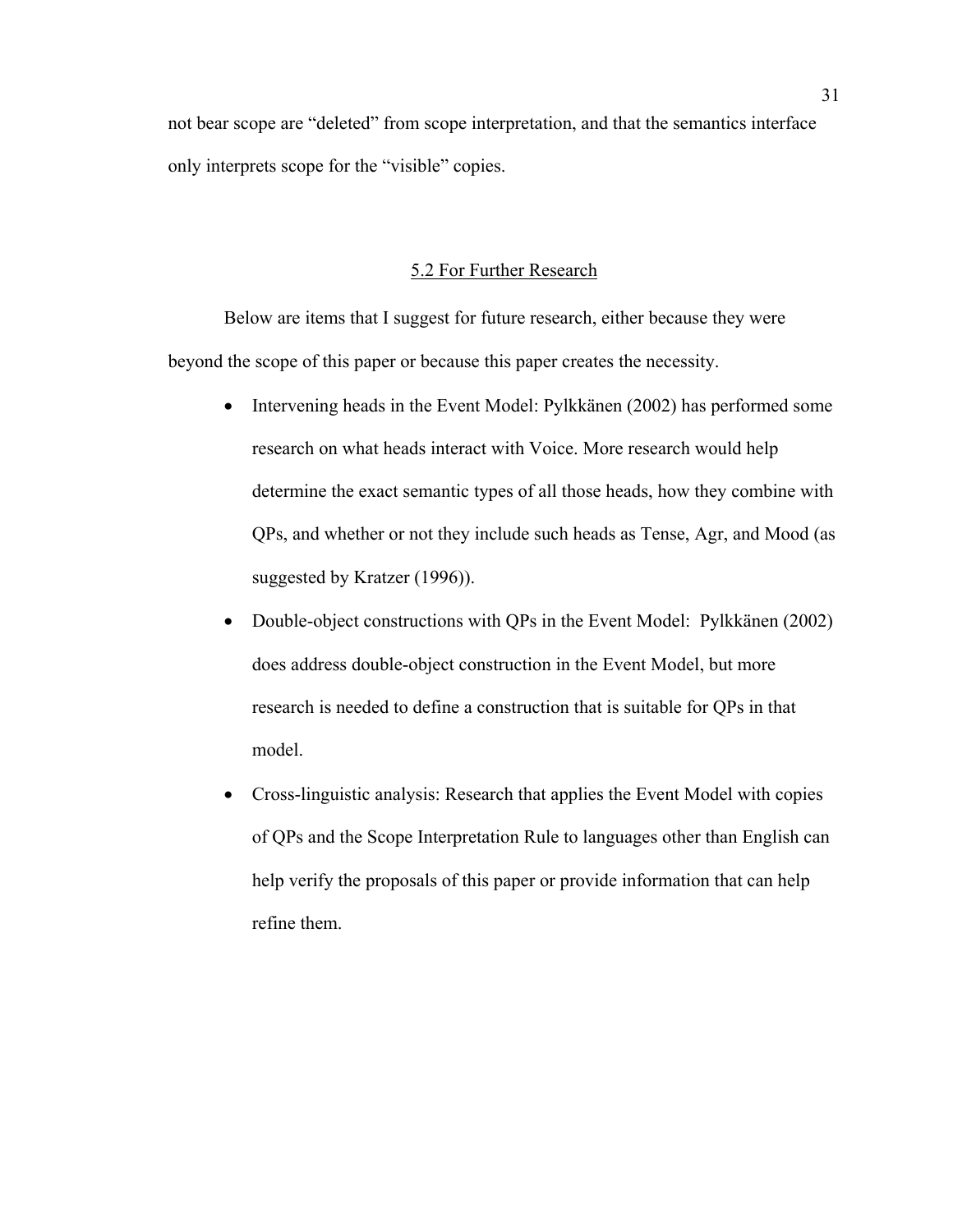#### SELECTED BIBLIOGRAPHY

- Aoun, Joseph, and Li, Yen-Hui Audrey. 1989. Scope and Constituency [Spring]. *Linguistic Inquiry* 20:141-172.
- Aoun, Joseph, and Li, Yen-Hui Audrey. 1993. *Syntax of Scope*. Cambridge, MA: The MIT Press.
- Baker, Mark. 1997. Thematic Roles and Syntactic Structure. In *Elements of Grammar*, ed. Liliane Haegeman, 73-137. Dordrecht: Kluwer.
- Chomsky, Noam. 1993. A Minimalist Program for Linguistic Theory. In *The View from Building 20: Essays in Linguistics in Honor of Sylvain Bromberger*, ed. Kenneth Hale, & Keyser, Samuel Jay, 1-52. Cambridge, MA: The MIT Press.
- Chomsky, Noam. 1995. Bare Phrase Structure. In *Evolution and Revolution in Linguistic Theory*, ed. Hector Campos, & Kempchinsky, Paula, 51-109. Washington, DC: Georgetown U Press.
- Chomsky, Noam. 2000. Minimalist Inquiries: The Framework. In *Step by Step: Essays on Minimalist Syntax in Honor of Howard Lasnik*, ed. Roger Martin, Michaels, David, & Uriagereka, Juan, 89-155. Cambridge: Massachusetts Institute of Technology Press.
- Chomsky, Noam. Forthcoming. On Phases: MIT.
- Fox, Danny. 1995. Condition C Effects in Acd. *MIT Working Papers in Linguistics* 27:105-119.
- Fox, Danny. 1999b. Reconstruction, Binding Theory, and the Interpretation of Chains [spring]. *Linguistic Inquiry* 30:157-196.
- Fox, Danny. 2002. Antecedent-Contained Deletion and the Copy Theory of Movement [winter]. *Linguistic Inquiry* 33:63-96.
- Hale, Kenneth, and Keyser, Samuel. 1993. On Argument Structure and the Lexical Expression of Syntactic Relations. In *The View from Building 20*, eds. Kenneth Hale and Samuel and Jay Keyser, 53-110. Cambridge, MA: MIT Press.